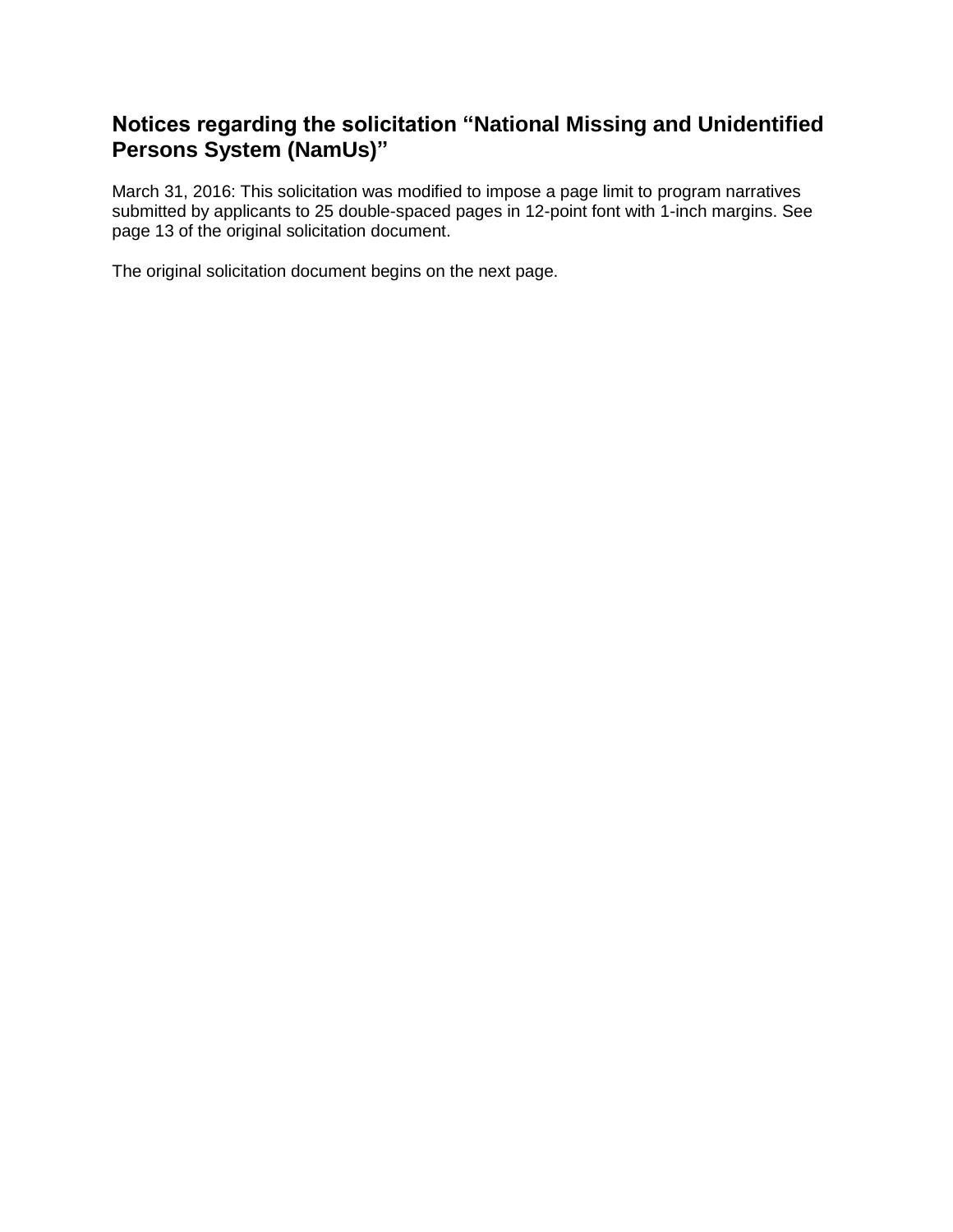National Institute of Justice

**U.S. Department of Justice Combine Accord Combine Combine Combine Combine Combine Combine Combine Combine Combine Combine Combine Combine Combine Combine Combine Combine Combine Combine Combine Combine Combine Combine Com** Office of Justice Programs **Approval Expires 07/31/2016** Approval Expires 07/31/2016



The [U.S. Department of Justice](http://www.usdoj.gov/) (DOJ), [Office of Justice Programs](http://www.ojp.usdoj.gov/) (OJP), [National Institute of](http://nij.gov/)  [Justice](http://nij.gov/) (NIJ) is pleased to announce that it is seeking applications for funding under the National Missing and Unidentified Persons System (NamUs) program. NamUs responds to the need to provide national centralized technology and resources to assist State and local law enforcement, medical examiners and coroners, allied professionals, and the general public with resolving missing and unidentified persons cases. This program furthers the Department's mission to ensure the fair and impartial administration of criminal justice for all Americans.

# **National Missing and Unidentified Persons System (NamUs)**

## **Eligibility**

Eligible applicants include States (including territories), units of local government (including federally recognized Indian tribal governments as determined by the Secretary of the Interior), nonprofit organizations (including tribal nonprofit organizations), and institutions of higher education (including tribal institutions of higher education) to manage and expand the National Missing and Unidentified Persons System.

## **Deadline**

Applicants must register with **Grants.gov** prior to submitting an application. All applications are due to be submitted and in receipt of a successful validation message in Grants.gov by 11:59 p.m. eastern time on May 3, 2016.

All applicants are encouraged to read this [Important Notice: Applying for Grants in Grants.gov.](http://ojp.gov/funding/Apply/Grants-govInfo.htm)

For additional information, see [How to Apply](#page-21-0) in Section [D. Application and Submission](#page-12-0)  [Information.](#page-12-0)

## **Contact Information**

For technical assistance with submitting an application, contact the Grants.gov Customer Support Hotline at 800-518-4726 or 606-545-5035, or via email to [support@grants.gov.](mailto:support@grants.gov) The [Grants.gov](http://www.grants.gov/applicants/apply_for_grants.jsp) Support Hotline hours of operation are 24 hours a day, 7 days a week, except federal holidays.

Applicants that experience unforeseen Grants.gov technical issues beyond their control that prevent them from submitting their application by the deadline must email the NIJ contact identified below **within 24 hours after the application deadline** and request approval to submit their application. Additional information on reporting technical issues is found under "Experiencing Unforeseen Grants.gov Technical Issues" in the [How to Apply](#page-21-0) section.

For assistance with any other requirements of this solicitation, contact the National Criminal Justice Reference Service (NCJRS) Response Center: toll-free at 1-800-851-3420; via TTY at 301-240-6310 (hearing impaired only); email [grants@ncjrs.gov;](mailto:responsecenter@ncjrs.gov) fax to 301-240-5830; or web chat at [https://webcontact.ncjrs.gov/ncjchat/chat.jsp.](https://webcontact.ncjrs.gov/ncjchat/chat.jsp) The NCJRS Response Center hours of operation are 10:00 a.m. to 6:00 p.m. eastern time, Monday through Friday, and 10:00 a.m. to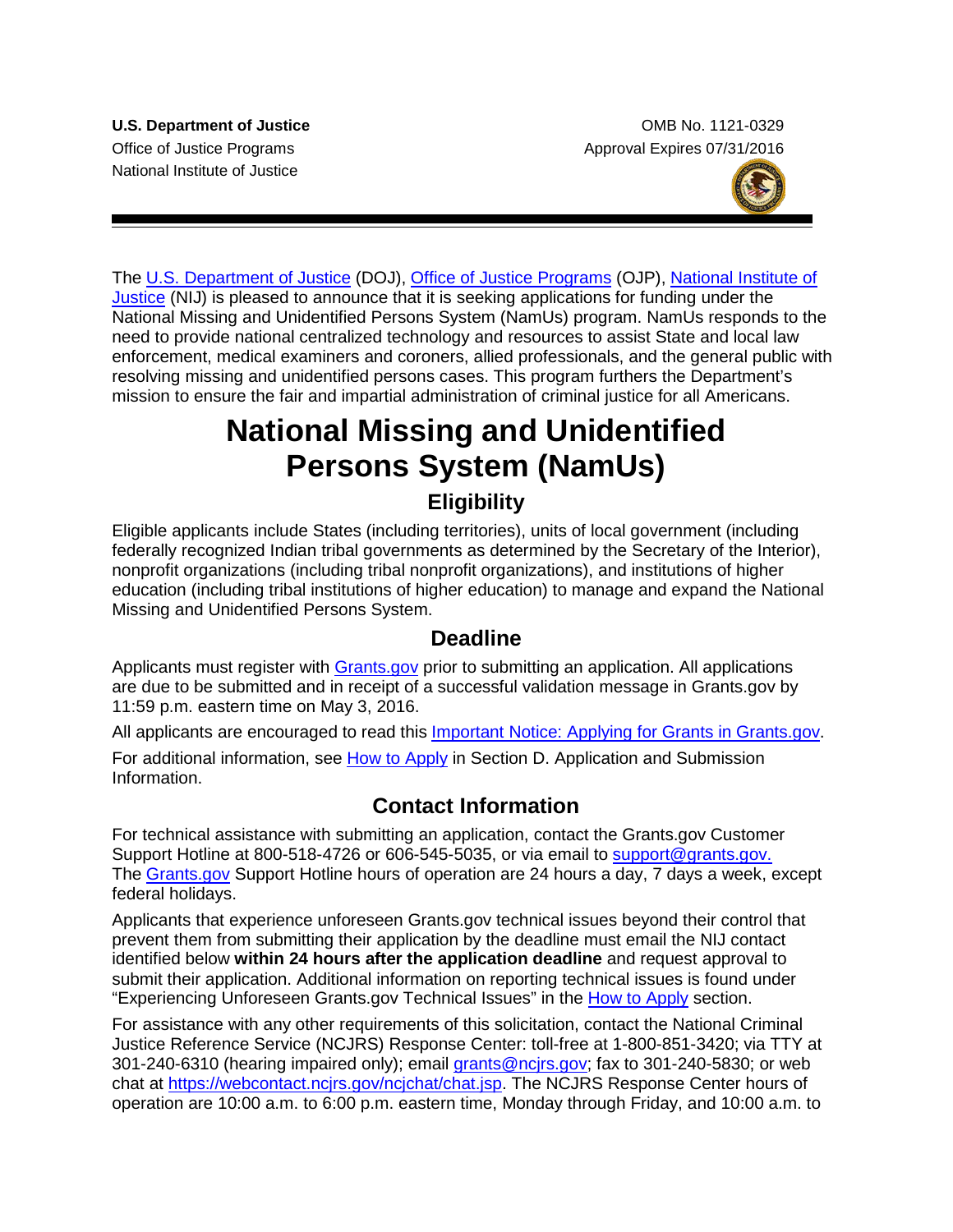8:00 p.m. eastern time on the solicitation close date. General information on applying for NIJ awards can be found at [www.nij.gov/funding/Pages/welcome.aspx.](http://www.nij.gov/funding/Pages/welcome.aspx) Answers to frequently asked questions that may assist applicants are posted at [www.nij.gov/funding/Pages/faqs.aspx.](http://www.nij.gov/funding/Pages/faqs.aspx)

> Grants.gov number assigned to this announcement: NIJ-2016-9079 Release date: March 4, 2016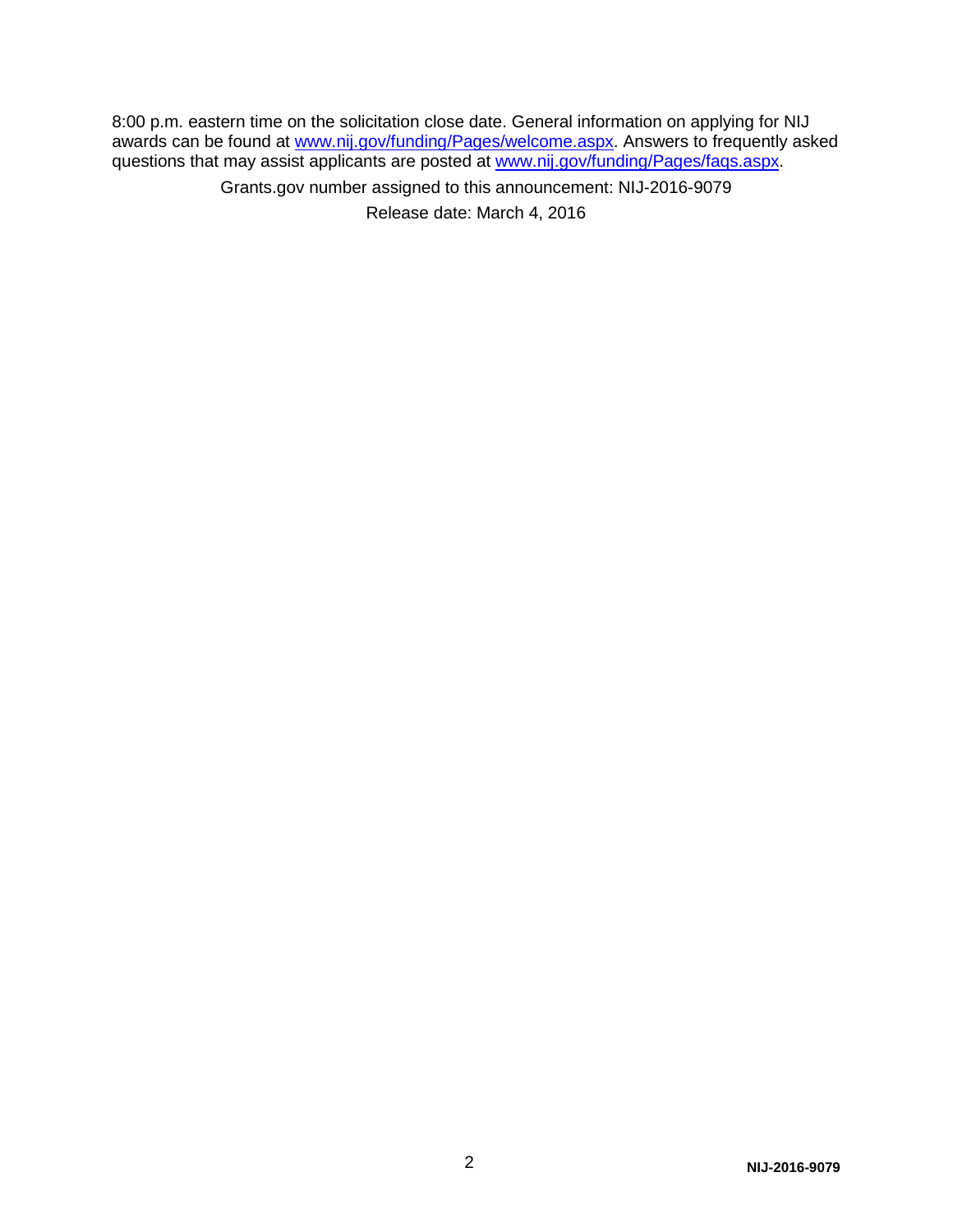## **Contents**

| Limitation on Use of Award Funds for Employee Compensation; Waiver 10          |  |
|--------------------------------------------------------------------------------|--|
| Prior Approval, Planning, and Reporting of Conference/Meeting/Training Costs11 |  |
|                                                                                |  |
|                                                                                |  |
|                                                                                |  |
|                                                                                |  |
|                                                                                |  |
|                                                                                |  |
|                                                                                |  |
|                                                                                |  |
|                                                                                |  |
|                                                                                |  |
|                                                                                |  |
|                                                                                |  |
| General Information about Post-Federal Award Reporting Requirements 28         |  |
|                                                                                |  |
|                                                                                |  |
|                                                                                |  |
|                                                                                |  |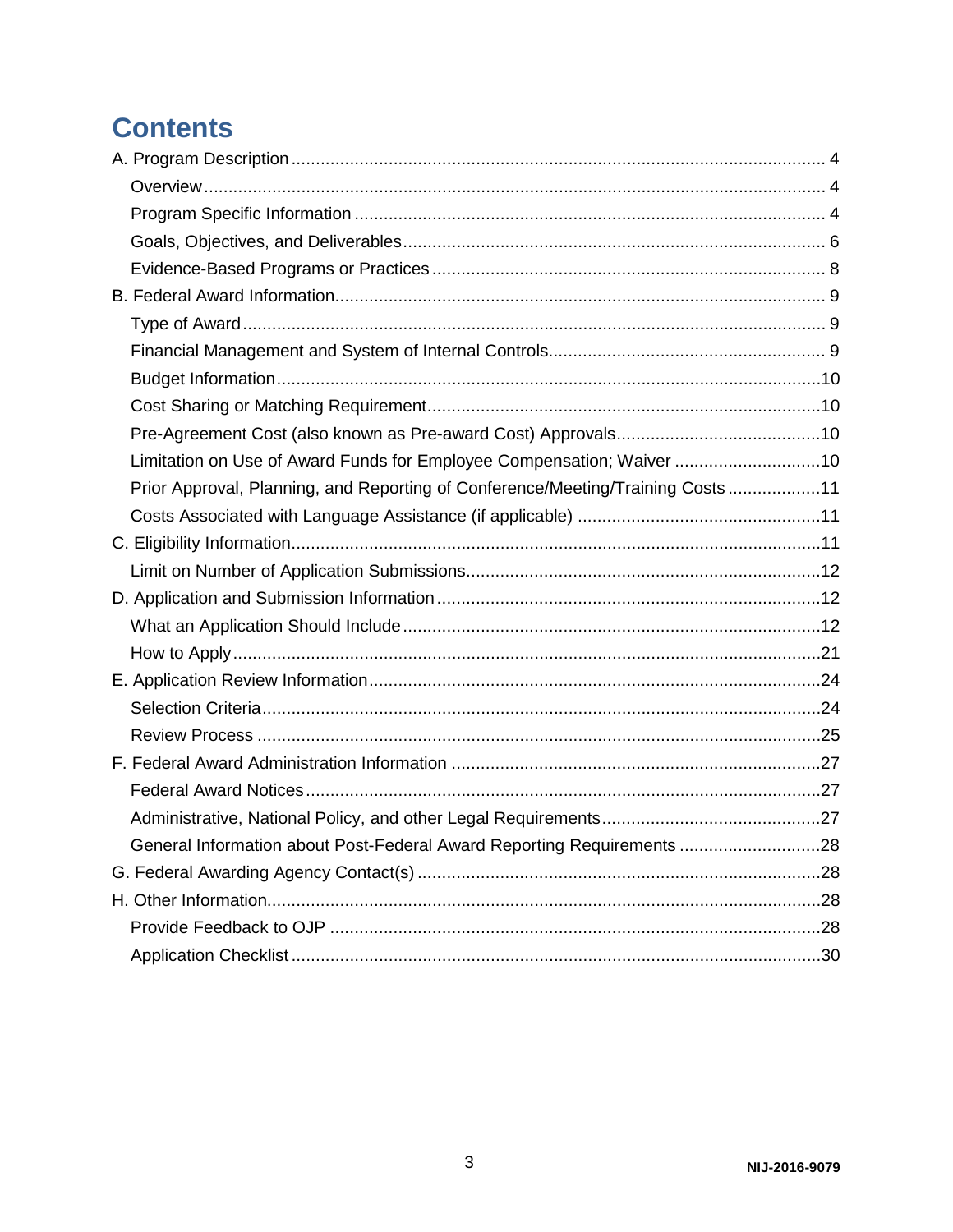## **National Missing and Unidentified Persons System (NamUs)**

## **CFDA No. 16.741**

## <span id="page-4-0"></span>**A. Program Description**

#### <span id="page-4-1"></span>**Overview**

With this solicitation, NIJ seeks applications for funding for the National Missing and Unidentified Persons System (NamUs) program. This program furthers the Department's mission by responding to the need to assist State and local law enforcement, medical examiners and coroners, allied professionals, and the general public with resolving missing and unidentified persons cases.

Currently in the United States, thousands of people are searching for those who are missing. NamUs was developed to provide national assistance in this search, for those living and deceased, in hopes of resolving these cases. Many of the nation's unidentified persons fell victim to foul play. Identifying a victim is the first step in a criminal investigation. NamUs assists law enforcement agencies, as well as medical examiners and coroners, in meeting their missions in support of public health and public safety. NIJ seeks proposals from eligible candidates to partner with NIJ to manage the day-to-day operations of NamUs; support ongoing NamUs programs; continue national outreach efforts; provide and manage free forensic services (DNA, dental, fingerprint and anthropology); provide national technical assistance; and collaborate with NIJ scientists to evaluate the impact of NamUs to aid medicolegal investigative efforts.

**Authorizing Legislation:** Title I of the Omnibus Crime Control and Safe Streets Act of 1968 (sections 201 and 202); Homeland Security Act of 2002 (section 232); and 28 U.S.C. 530C.

#### <span id="page-4-2"></span>**Program-Specific Information**

NamUs was created in response to an overwhelming need for a centralized reporting system and resource center for unidentified human remains cases, and to aid in the resolution of missing persons cases. In 2007, NIJ began its work to coordinate, develop and implement NamUs with a multidisciplinary community of criminal justice stakeholders whose work continues to evolve today.

NamUs (trademark pending) is wholly owned by the Department of Justice, and is the first nationally centralized online repository, technical assistance service provider, and resource center for missing persons and unidentified human remains cases available to both criminal justice providers and the public. NamUs harnesses technology and provides personnel to provide support and resources for unidentified persons cases, missing persons cases, unclaimed persons cases, and victims of disasters. NamUs is searchable and accessible by the general public, the law enforcement community, medical examiners and coroners, victim advocates, allied forensic professionals, and others. NamUs combines a powerful tool with subject matter experts to assist the criminal justice community.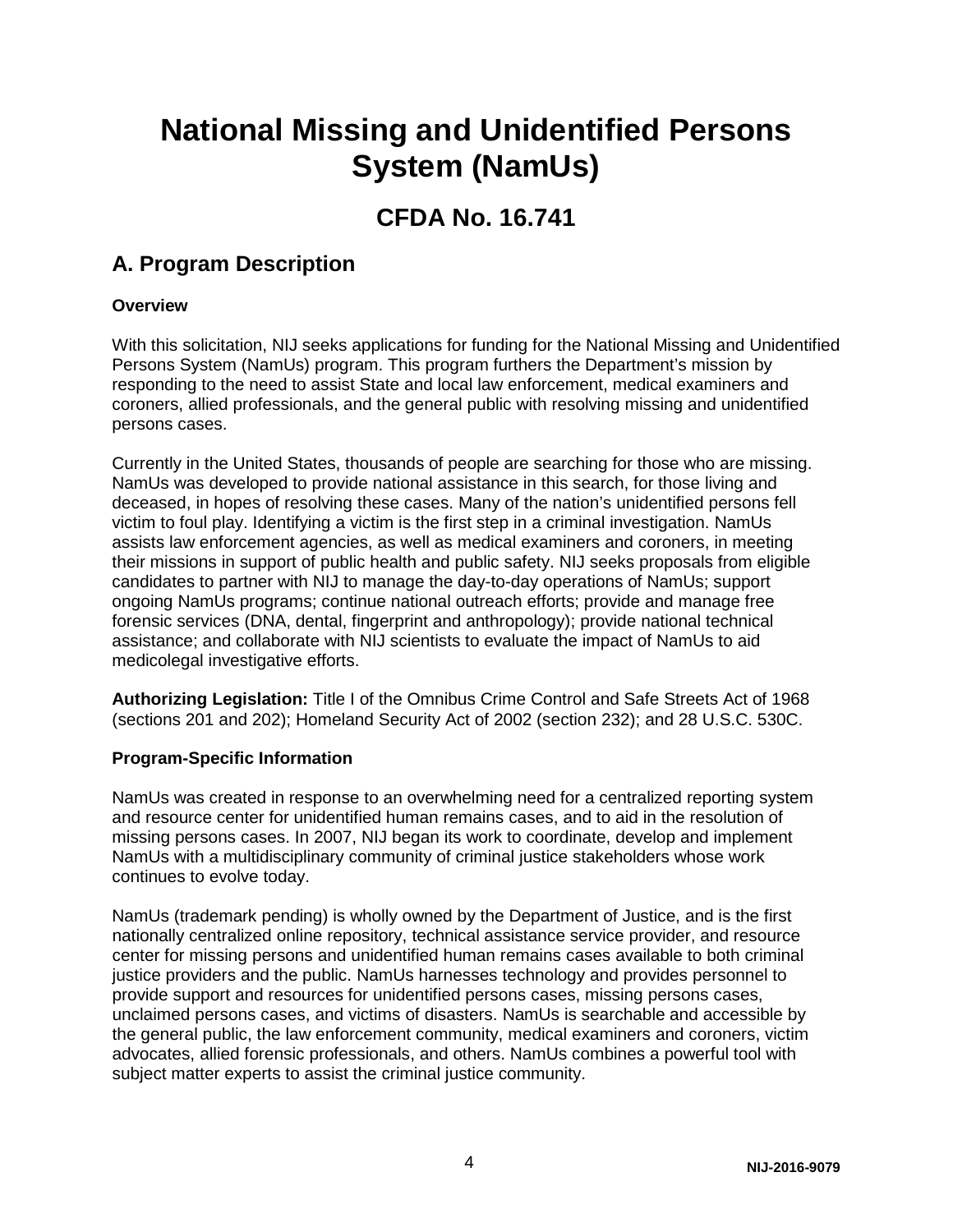Primary services allow criminal justice stakeholders and other users to upload cases to one centralized location; search and compare cases; locate regional and national resources; print missing persons posters; locate law enforcement and medical examiner/coroner offices; access free forensic testing and analysis; access analytical investigative resources and allow stakeholder communities to share information across jurisdictions for both day-to-day investigations, as well as critical incident events. NamUs also provides access to free DNA testing and other forensic science service providers such as anthropologists, odontologists and fingerprint examiners to support the medicolegal and law enforcement communities in their work to resolve cases and reunify families.

The NamUs system currently has over 20,000 cases. A Special Report by the Bureau of Justice Statistics (BJS) entitled *Medical Examiners and Coroners' Offices, 2004*[1](#page-5-0) stated that over 4,000 unidentified human decedents are reported each year by medical examiners and coroners, and of those, an estimated 1,000 remain unidentified one year later and become "cold cases." The true number may actually be higher, as this census did not include unidentified human remains that are stored in other locations, such as law enforcement agencies. In any case, the number of unidentified persons cases continues to grow with every passing year. (Also see the BJS Fact Sheet *Unidentified Human Remains in the United States, 1980–2004*. [2](#page-5-1) )

More detailed information about NamUs and the missing and unidentified persons databases can be viewed at [www.namus.gov](http://www.namus.gov/) and [www.namus.gov/about.htm.](http://www.namus.gov/about.htm)

Laboratories that conduct forensic DNA and/or DNA database sample analysis and:

- Participate in external audits, not less than once every two years, that demonstrate compliance with the requirements of the Quality Assurance Standards established by the Director of the Federal Bureau of Investigation.
- Are accredited by a nonprofit professional organization actively involved in forensic science that is nationally recognized within the forensic science community.
- Participate in the National DNA Index System (NDIS), or have an agreement with an NDIS participating laboratory to upload their data.

The following requirements apply to all DNA analyses conducted under this program:

- Applicants or designated DNA lab must enter all eligible DNA profiles obtained with funding from this program into the Combined DNA Index System (CODIS) and, where applicable, upload these profiles into NDIS. No profiles generated with funding from this program may be entered into any non-governmental DNA database without prior express written approval from NIJ.
- Applicants or designated DNA lab must follow NDIS DNA Data Acceptance Standards for all profiles uploaded to NDIS.

<span id="page-5-0"></span><sup>1&</sup>lt;br>1 <u>http://www.bjs.gov/content/pub/pdf/meco04.pdf</u>.

<span id="page-5-1"></span><sup>&</sup>lt;sup>2</sup> [http://www.bjs.gov/content/pub/pdf/uhrus04.pdf.](http://www.bjs.gov/content/pub/pdf/uhrus04.pdf)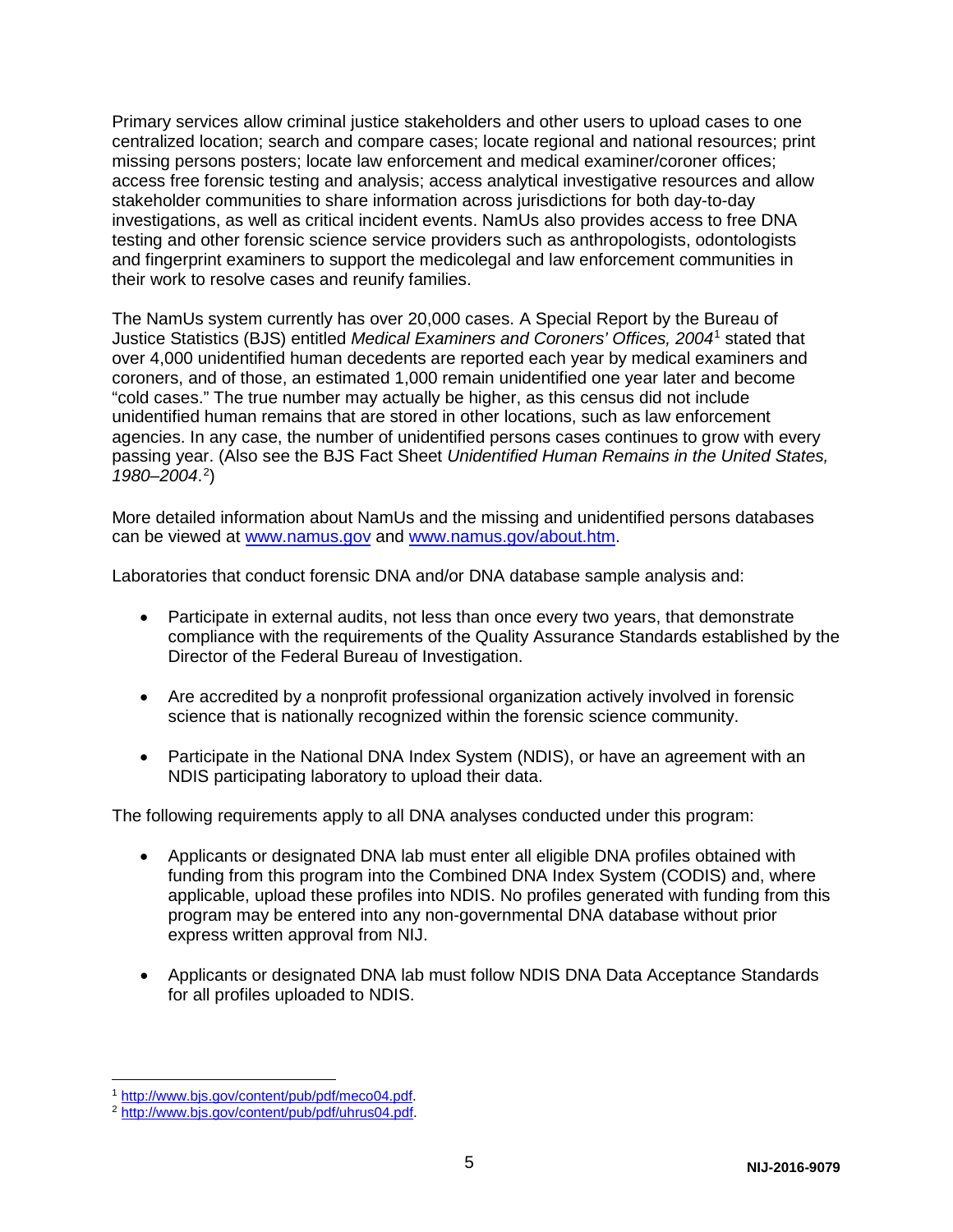• Applicants or designated DNA lab must maintain DNA analyses and resulting profiles conducted under this program pursuant to all applicable federal privacy requirements, including those described in 42 U.S.C. § 14132(b)(3).

#### **Important Note:**

All applications to the NamUs solicitation should include in-house or contract system developer support for any system developments or system upgrades to NamUs that may be needed during the period of performance.

The NamUs system is currently supported utilizing: Cisco ASA 5505 Adaptive Security Appliance, Red Hat Web server, Ruby on Rails, MySQL, Apache, and the Internet. **Note:** The NamUs system is currently going through an enterprise technology upgrade and system requirements and supported software may change by the time the awardee of this solicitation has been announced.

Please see:<http://www.nij.gov/funding/Pages/fy11-namus-faqs.aspx> for frequently asked questions and additional NamUs solicitation information.

#### <span id="page-6-0"></span>**Goals, Objectives, and Deliverables**

The goal of the NamUs project is to assist State and local law enforcement, medical examiners and coroners, allied professionals, and the general public with resolving missing and unidentified persons cases. The objectives to obtain this goal are to:

- 1) Manage NamUs by working with NIJ and relevant stakeholders to identify, review, and enter missing and unidentified persons cases and other relevant cases (i.e., unclaimed persons) into the NamUs system.
- 2) Provide and maximize the use of forensic services to assist in solving these cases.
- 3) Provide national outreach to maximize potential user awareness.

The application should include a description of how the below activities will achieve the above goal and objectives:

- 1. Assist stakeholders within the missing persons and/or unidentified human remains communities by entering data, locating data, and upgrading existing data in the NamUs system in support of the efforts of States and units of local government to identify missing persons and unidentified remains. Serve as a coordinated centralized resource responsive to all stakeholders.
- 2. Provide free forensic services to eligible stakeholders, including but not limited to: acquisition and analysis of DNA (i.e., STR, Y-STR and mtDNA), coordination/collection/testing of family reference samples, anthropological assessments, odontological review, evaluation, and coding and fingerprint examinations and coding.
- 3. Ensure all allowable and appropriate DNA profiles are entered into the FBI's National DNA Index System using the Combined DNA Index System (CODIS) version 7.0.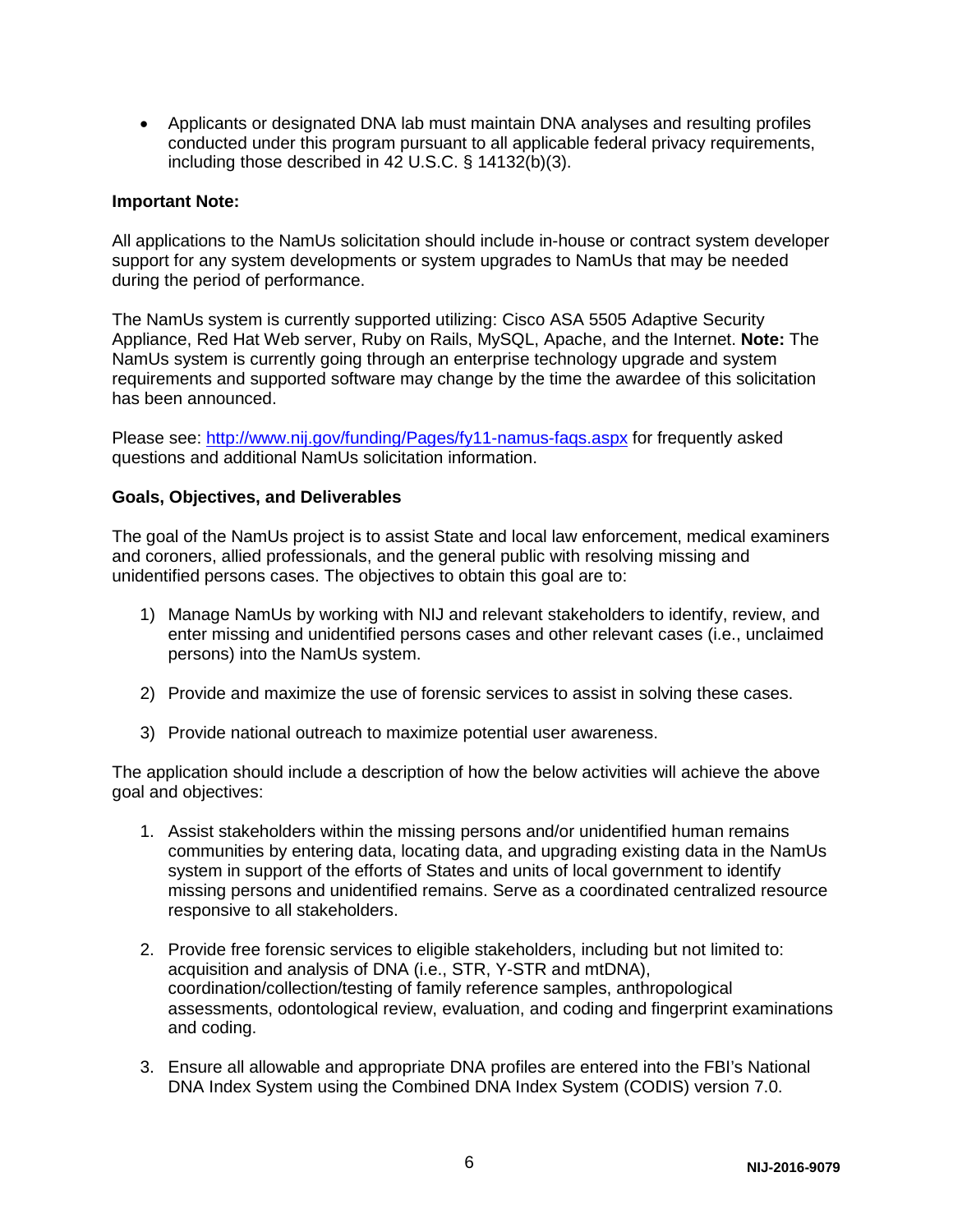- 4. Provide ongoing day-to-day management of the NamUs system, its personnel, information technology services, and overall program activities. Ensure that all appropriate personnel are qualified to handle law enforcement/medically sensitive information.
- 5. Provide quality assurance and quality control over the NamUs system data.
- 6. Develop and sustain national outreach and training efforts by:
	- a. Coordinating training and outreach presentations at national and regional conferences.
	- b. Performing outreach to the law enforcement, medical examiners, and coroners communities to increase user awareness and support and reinforce program initiatives.
	- c. Performing outreach to the general public to increase awareness of the NamUs system.
	- d. Providing various support services for members of the general public attempting to use the NamUs system. Such support may include, among other things, assisting with the filing of missing persons reports, collecting family reference samples, or providing translators for families requiring such assistance with the system.
- 7. Track and analyze quantitative metrics to demonstrate the national impact of NamUs by providing summaries of the collected analytics and success stories.
- 8. Assess technology needs and suite of service options for the enhancement of NamUs. The system should effectively gather data and perform analytical and biometric comparisons.
- 9. Work with NIJ to perform intramural research activities based on NamUs' priorities, system-driven data and/or medicolegal topics of interest.
- 10. Provide day-to day information technology support services to stakeholders and work closely with NIJ and OJP's Office of Chief Information Officer (OCIO) to maintain, modify and support the technology needs of the NamUs system within the Amazon Government Cloud.
- 11. Work with NIJ to advance the new NamUs emergency management component called "NamUs-Critical Incident" to assist State and local agencies with collection of missing and unidentified persons data and the reconciliation and reunification of these persons. The system will harness innovative technology to support and assist the nation, as needed, in dealing with missing persons and unidentified remains issues as a result of critical incidents; to include accidents, mass disasters, acts of nature and/or acts of terrorism. Support State and local agencies, as needed, during critical incidents. Work done under this objective should be submitted to NIJ via semi-annual progress reports or via other regular communication as approved by NIJ.
- 12. Work closely with NIJ to further expand the offerings that NamUs can provide, through both science and technology, and explore expansion of applications, research and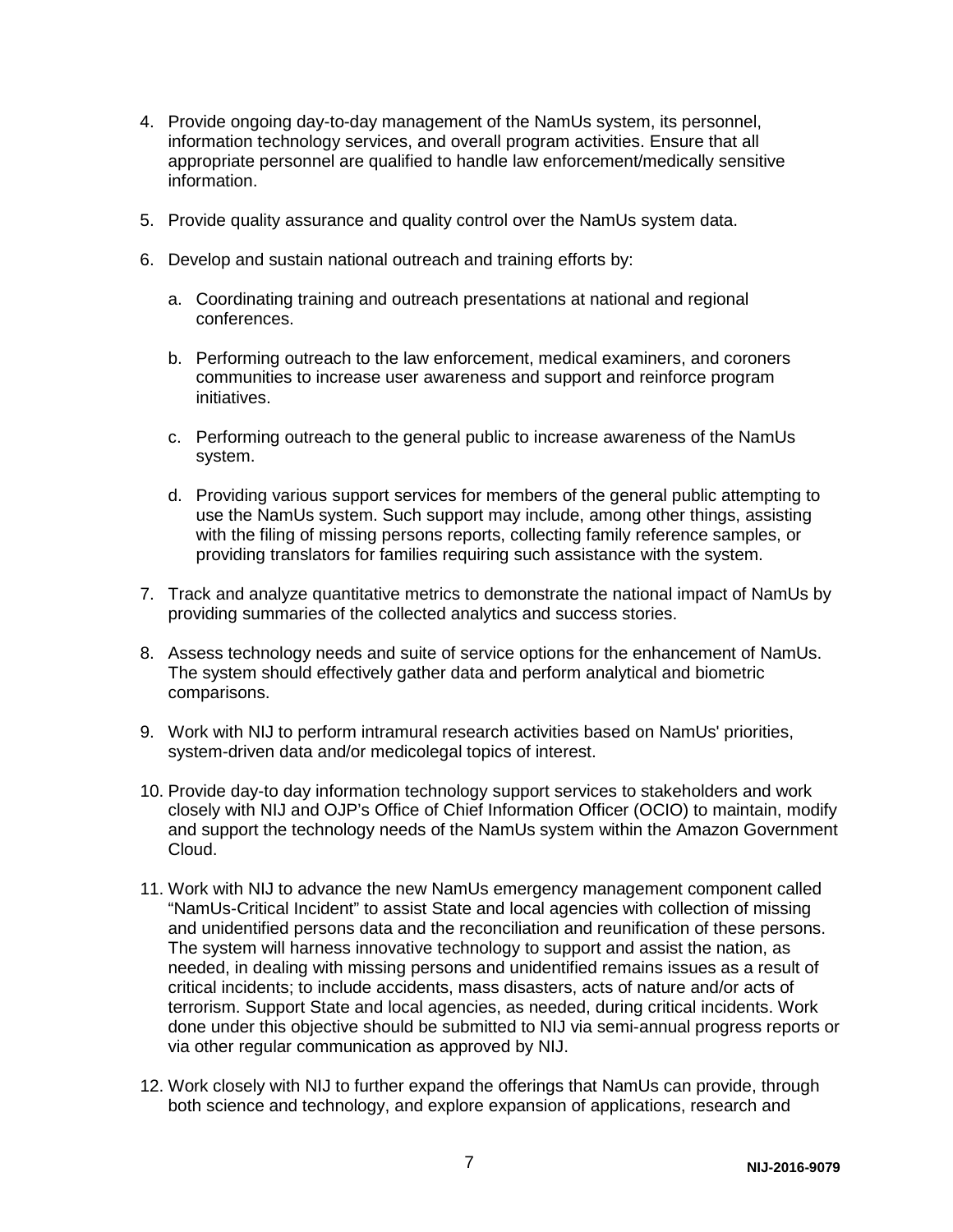evaluation opportunities and strategies for system services to grow as NamUs continues to mature and expand. NIJ encourages applicants to include in their program narrative strategies on how to assess the impact of NamUs. Work done under this objective should be submitted to NIJ via semi-annual progress reports or via other regular communication as approved by NIJ.

#### **NOTE: Copyright and Intellectual Property Assignment**

NIJ expects to negotiate and execute a Copyright Assignment agreement with the awardee whereby NIJ and the awardee will agree, among other things, that to the extent that the awardee has a right, title, or interest in any computer code and related material created, delivered, compiled or integrated with the NamUs database programs, the awardee will exclusively and irrevocably assign and transfer such right, title, or interest to NIJ. NIJ expects that this assignment will also include, without limitation, the right to register copyrights in the name of NIJ for the work performed under this award, and to enforce against third parties any copyright interest in the work performed. NIJ expects that the awardee will retain a nonexclusive, non-transferable right to use the computer code and related material for noncommercial purposes.

The application should also address performance measures for the proposed project. The relevant performance measures are listed below (See Section D.)*.* Submission of performance measures data is not required for the application. Instead, applicants should discuss in their application their proposed methods for collecting data for performance measures.

#### <span id="page-8-0"></span>**Evidence-Based Programs or Practices**

OJP strongly emphasizes the use of data and evidence in policy making and program development in criminal justice, juvenile justice, and crime victim services. OJP is committed to:

- Improving the quantity and quality of evidence OJP generates.
- Integrating evidence into program, practice, and policy decisions within OJP and the field.
- Improving the translation of evidence into practice.

<span id="page-8-1"></span>OJP considers programs and practices to be evidence-based when their effectiveness has been demonstrated by causal evidence, generally obtained through one or more outcome evaluations. Causal evidence documents a relationship between an activity or intervention (including technology) and its intended outcome, including measuring the direction and size of a change, and the extent to which a change may be attributed to the activity or intervention. Causal evidence depends on the use of scientific methods to rule out, to the extent possible, alternative explanations for the documented change. The strength of causal evidence, based on the factors described above, will influence the degree to which OJP considers a program or practice to be evidence-based. The [OJP CrimeSolutions.gov](http://www.crimesolutions.gov/) website is one resource that applicants may use to find information about evidence-based programs in criminal justice, juvenile justice, and crime victim services.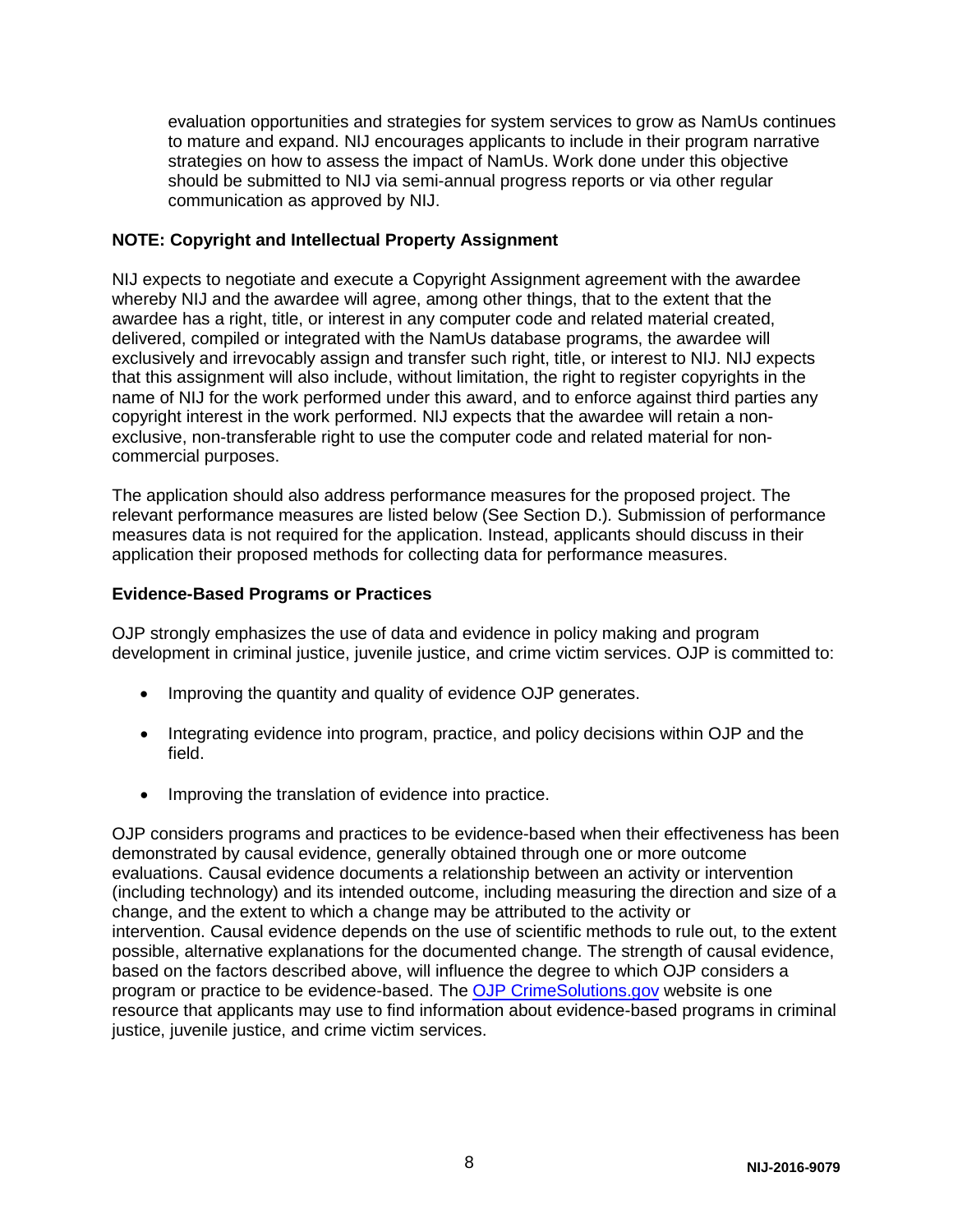## **B. Federal Award Information**

NIJ estimates that it will make one award of up to \$5,000,000 for a 12-month project period, beginning on October 1, 2016.

NIJ may, in certain cases, provide supplemental funding in future years to awards under its research, development, and evaluation solicitations. Under this solicitation, NIJ expects that it may provide supplemental funding for up to four years. Important considerations in decisions regarding supplemental funding include, among other factors, the availability of funding, strategic priorities, NIJ's assessment of the quality of the management of the award (for example, timeliness and quality of progress reports), and NIJ's assessment of the progress of the work funded under the award.

All awards are subject to the availability of appropriated funds and to any modifications or additional requirements that may be imposed by law.

#### <span id="page-9-0"></span>**Type of Award[3](#page-9-2)**

NIJ expects that it will make any award from this solicitation in the form of a cooperative agreement, which is a particular type of grant used if NIJ expects to have ongoing substantial involvement in award activities. Substantial involvement includes direct oversight and involvement with the grantee organization in implementation of the grant, but does not involve day-to-day project management. See [Administrative, National Policy, and other Legal](#page-26-0)  [Requirements,](#page-26-0) under [Section F. Federal Award Administration Information,](#page-26-0) for details regarding the federal involvement anticipated under an award from this solicitation.

#### <span id="page-9-1"></span>**Financial Management and System of Internal Controls**

Award recipients and subrecipients (including any recipient or subrecipient funded in response to this solicitation that is a pass-through entity<sup>4</sup>) must, as described in the Part 200 Uniform Requirements set out at 2 C.F.R. 200.303:

- (a) Establish and maintain effective internal control over the federal award that provides reasonable assurance that the recipient (and any subrecipient) is managing the federal award in compliance with federal statutes, regulations, and the terms and conditions of the federal award. These internal controls should be in compliance with guidance in "Standards for Internal Control in the federal Government" issued by the Comptroller General of the United States and the "Internal Control Integrated Framework", issued by the Committee of Sponsoring Organizations of the Treadway Commission (COSO).
- (b) Comply with federal statutes, regulations, and the terms and conditions of the federal awards.

<span id="page-9-2"></span> <sup>3</sup> *See generally* 31 U.S.C. §§ 6301-6305 (defines and describes various forms of federal assistance relationships, including grants and cooperative agreements (a type of grant)).

<span id="page-9-3"></span><sup>4</sup> For purposes of this solicitation (or program announcement), "pass-through entity" includes any entity eligible to receive funding as a recipient or subrecipient under this solicitation (or program announcement) that, if funded, may make a subaward(s) to a subrecipient(s) to carry out part of the funded program.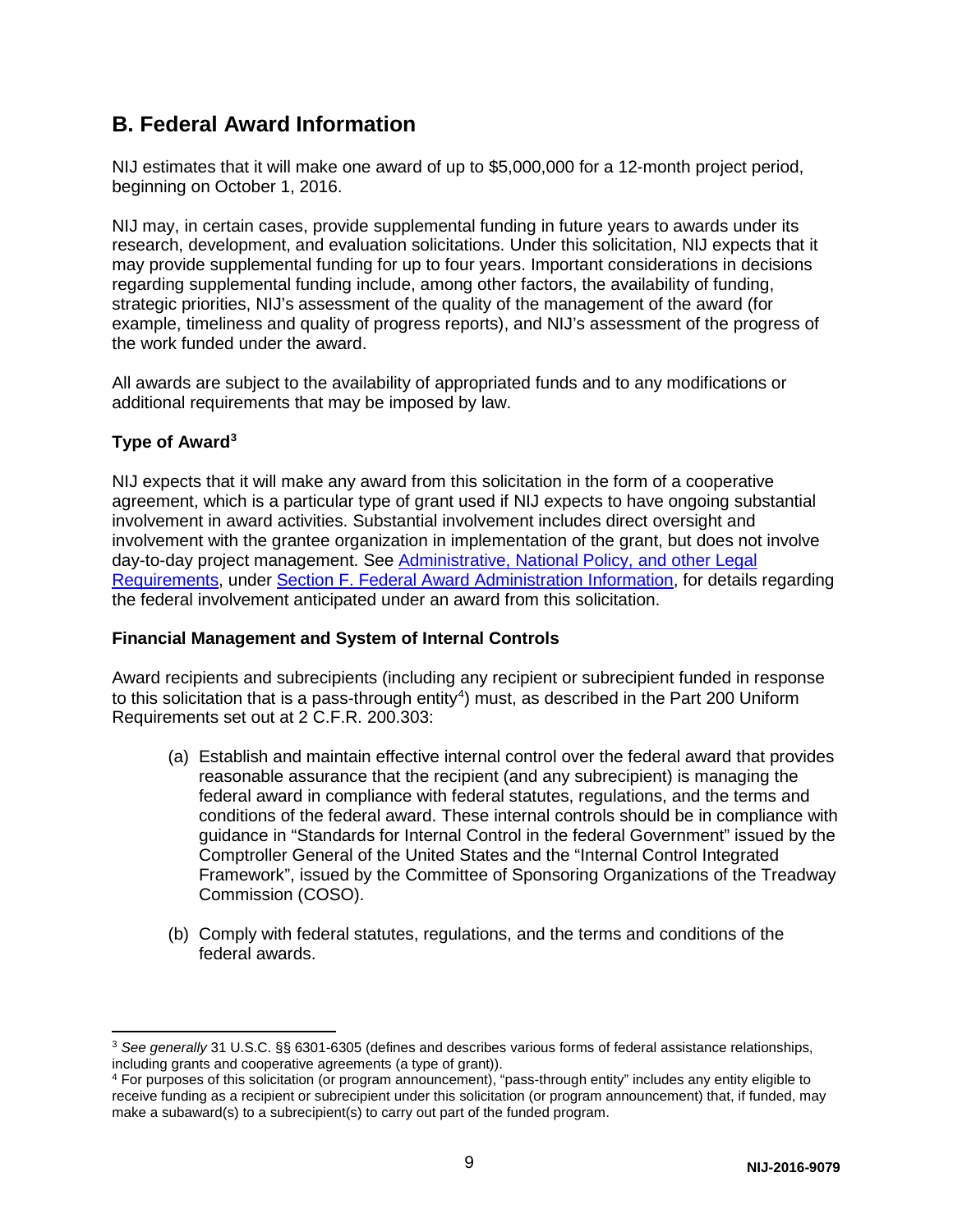- (c) Evaluate and monitor the recipient's (and any subrecipient's) compliance with statutes, regulations and the terms and conditions of federal awards.
- (d) Take prompt action when instances of noncompliance are identified including noncompliance identified in audit findings.
- (e) Take reasonable measures to safeguard protected personally identifiable information and other information the federal awarding agency or pass-through entity designates as sensitive or the recipient (or any subrecipient) considers sensitive consistent with applicable federal, State, local, and tribal laws regarding privacy and obligations of confidentiality.

In order to better understand administrative requirements and cost principles, applicants are encouraged to enroll, at no charge, in the Department of Justice Grants Financial Management Online Training available [here.](http://gfm.webfirst.com/)

#### <span id="page-10-0"></span>**Budget Information**

#### <span id="page-10-1"></span>**Cost Sharing or Matching Requirement**

This solicitation does not require a match. However, if a successful application proposes a voluntary match amount, and OJP approves the budget, the total match amount incorporated into the approved budget becomes mandatory and subject to audit.

#### <span id="page-10-2"></span>**Pre-Agreement Cost (also known as Pre-award Cost) Approvals**

Pre-agreement costs are costs incurred by the applicant prior to the start date of the period of performance of the grant award.

OJP does not typically approve pre-agreement costs; an applicant must request and obtain the prior written approval of OJP for all such costs. If approved, pre-agreement costs could be paid from grant funds consistent with a grantee's approved budget, and under applicable cost standards. However, all such costs prior to award and prior to approval of the costs are incurred at the sole risk of an applicant. Generally, no applicant should incur project costs *before* submitting an application requesting federal funding for those costs. Should there be extenuating circumstances that appear to be appropriate for OJP's consideration as preagreement costs, the applicant should contact the point of contact listed on the title page of this announcement for details on the requirements for submitting a written request for approval. See the section on [Costs Requiring Prior Approval](http://ojp.gov/financialguide/DOJ/PostawardRequirements/chapter3.6a.htm) in the [Financial Guide,](http://ojp.gov/financialguide/DOJ/index.htm) for more information.

#### <span id="page-10-3"></span>**Limitation on Use of Award Funds for Employee Compensation; Waiver**

With respect to any award of more than \$250,000 made under this solicitation, recipients may not use federal funds to pay total cash compensation (salary plus cash bonuses) to any employee of the award recipient at a rate that exceeds 110% of the maximum annual salary payable to a member of the federal government's Senior Executive Service (SES) at an agency with a Certified SES Performance Appraisal System for that year.<sup>[5](#page-10-4)</sup> The 2016 salary table for SES employees is available at the Office of Personnel Management [website.](http://www.opm.gov/policy-data-oversight/pay-leave/salaries-wages/salary-tables/16Tables/exec/html/ES.aspx) Note: A recipient

<span id="page-10-4"></span> <sup>5</sup> This limitation on use of award funds does not apply to the non-profit organizations specifically named at Appendix VIII to 2 C.F.R. part 200.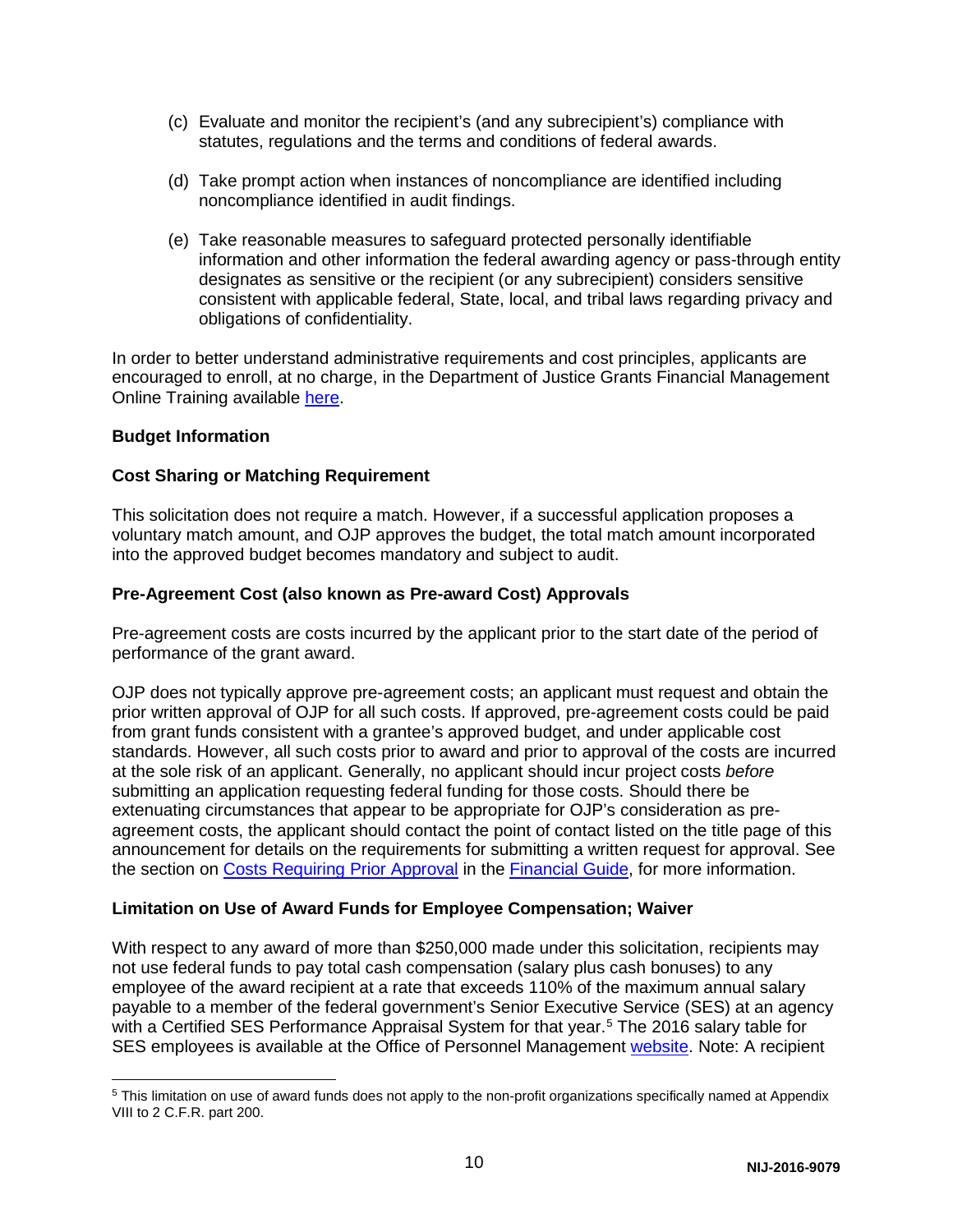may compensate an employee at a greater rate, provided the amount in excess of this compensation limitation is paid with non-federal funds. (Any such additional compensation will not be considered matching funds where match requirements apply.) For employees who charge only a portion of their time to an award, the allowable amount to be charged is equal to the percentage of time worked times the maximum salary limitation.

The Assistant Attorney General for OJP may exercise discretion to waive, on an individual basis, the limitation on compensation rates allowable under an award. An applicant requesting a waiver should include a detailed justification in the budget narrative of the application. Unless the applicant submits a waiver request and justification with the application, the applicant should anticipate that OJP will request the applicant to adjust and resubmit the budget.

The justification should include the particular qualifications and expertise of the individual, the uniqueness of the service the individual will provide, the individual's specific knowledge of the program or project being undertaken with award funds, and a statement explaining that the individual's salary is commensurate with the regular and customary rate for an individual with his/her qualifications and expertise, and for the work to be done.

#### <span id="page-11-0"></span>**Prior Approval, Planning, and Reporting of Conference/Meeting/Training Costs**

OJP strongly encourages applicants that propose to use award funds for any conference-, meeting-, or training-related activity to review carefully—before submitting an application—the OJP policy and guidance on conference approval, planning, and reporting available at [www.ojp.gov/financialguide/DOJ/PostawardRequirements/chapter3.10a.htm.](http://www.ojp.gov/financialguide/DOJ/PostawardRequirements/chapter3.10a.htm) OJP policy and guidance (1) encourage minimization of conference, meeting, and training costs; (2) require prior written approval (which may affect project timelines) of most conference, meeting, and training costs for cooperative agreement recipients and of some conference, meeting, and training costs for grant recipients; and (3) set cost limits, including a general prohibition of all food and beverage costs.

#### <span id="page-11-1"></span>**Costs Associated with Language Assistance (if applicable)**

If an applicant proposes a program or activity that would deliver services or benefits to individuals, the costs of taking reasonable steps to provide meaningful access to those services or benefits for individuals with limited English proficiency may be allowable. Reasonable steps to provide meaningful access to services or benefits may include interpretation or translation services where appropriate.

For additional information, see the "Civil Rights Compliance" section under "Solicitation Requirements" in [OJP's Funding Resource Center.](http://ojp.gov/funding/index.htm)

## <span id="page-11-2"></span>**C. Eligibility Information**

For additional eligibility information, see title page.

<span id="page-11-3"></span>For additional information on cost sharing or matching requirements, see [Section B. Federal](#page-8-1)  [Award Information.](#page-8-1)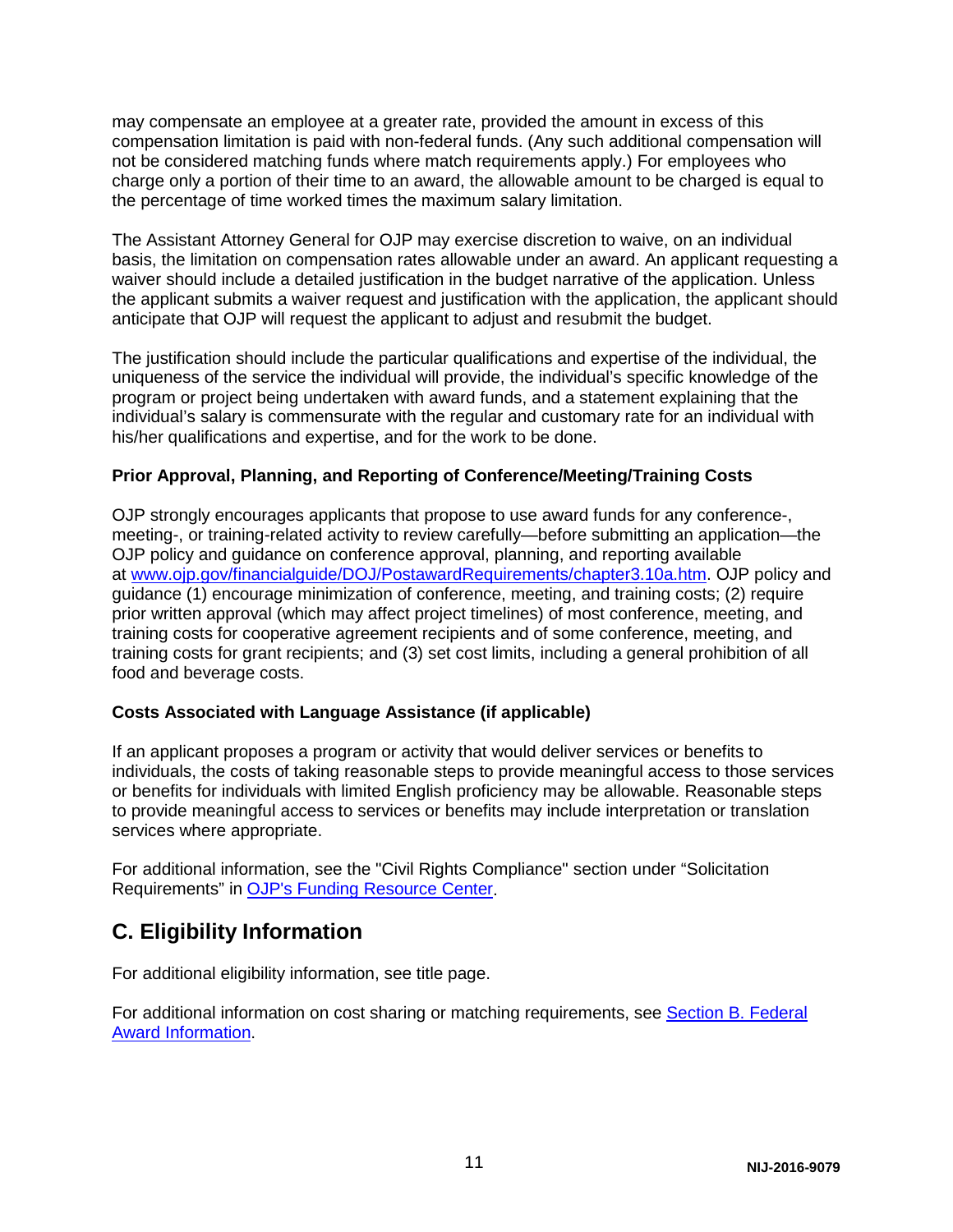#### **Limit on Number of Application Submissions**

If an applicant submits multiple versions of the same application, NIJ will review only the most recent system-validated version submitted. For more information on system-validated versions, see [How to Apply.](#page-21-0)

## <span id="page-12-0"></span>**D. Application and Submission Information**

#### <span id="page-12-1"></span>**What an Application Should Include**

Applicants should anticipate that if they fail to submit an application that contains all of the specified elements, it may negatively affect the review of their application; and, should a decision be made to make an award, it may result in the inclusion of special conditions that preclude the recipient from accessing or using award funds pending satisfaction of the conditions.

Moreover, applicants should anticipate that applications that are determined to be nonresponsive to the scope of the solicitation, or that do not include the application elements that NIJ has designated to be critical, will neither proceed to peer review nor receive further consideration. Under this solicitation, NIJ has designated the following application elements as critical: Program Narrative, Budget Detail Worksheet, and Budget Narrative. Applicants may combine the Budget Narrative and the Budget Detail Worksheet in one document. However, if an applicant submits only one budget document, it must contain **both** narrative and detail information. Please review the "Note on File Names and File Types" under [How to Apply](#page-21-0) to be sure applications are submitted in permitted formats.

OJP strongly recommends that applicants use appropriately descriptive file names (e.g., "Program Narrative," "Budget Detail Worksheet and Budget Narrative," "Timelines," "Memoranda of Understanding," "Résumés") for all attachments. Also, OJP recommends that applicants include résumés in a single file.

#### **1. Information to Complete the Application for Federal Assistance (SF-424)**

The SF-424 is a required standard form used as a cover sheet for submission of preapplications, applications, and related information. Grants.gov and OJP's Grants Management System (GMS) take information from the applicant's profile to populate the fields on this form. When selecting "type of applicant," if the applicant is a for-profit entity, select "For-Profit Organization" or "Small Business" (as applicable).

**Intergovernmental Review:** This funding opportunity **is** subject to [Executive Order 12372.](http://www.archives.gov/federal-register/codification/executive-order/12372.html) Applicants may find the names and addresses of their State's Single Point of Contact (SPOC) at the following website: [www.whitehouse.gov/omb/grants\\_spoc/.](http://www.whitehouse.gov/omb/grants_spoc/) Applicants whose State appears on the SPOC list must contact their state's SPOC to find out about, and comply with, the State's process under Executive Order 12372. In completing the SF-424, applicants whose State appears on the SPOC list are to make the appropriate selection in response to question 19 once the applicant has complied with their State's E.O. 12372 process. (Applicants whose State does not appear on the SPOC list are to make the appropriate selection in response to question 19 to indicate that the "Program is subject to E.O. 12372 but has not been selected by the State for review.")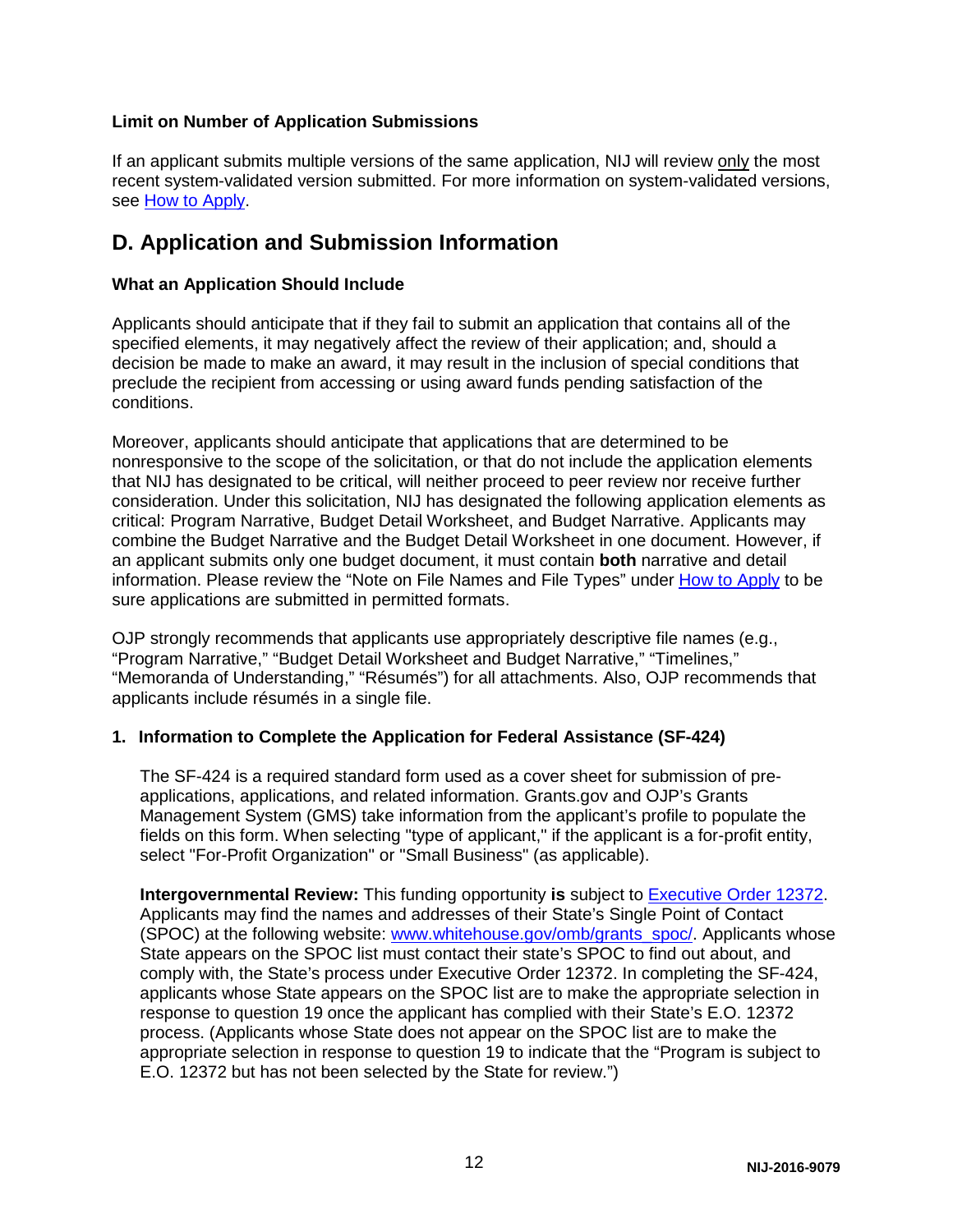#### **2. Project Abstract**

Applications should include a high-quality project abstract that summarizes the proposed project in 400 words or less. Project abstracts should be—

- Written for a general public audience.
- Submitted as a separate attachment with "Project Abstract" as part of its file name.
- Single-spaced, using a standard 12-point font (Times New Roman) with 1-inch margins.

As a separate attachment, the project abstract will **not** count against the page limit for the program narrative.

All project abstracts should follow the detailed template available at [ojp.gov/funding/Apply/Resources/ProjectAbstractTemplate.pdf.](http://ojp.gov/funding/Apply/Resources/ProjectAbstractTemplate.pdf)

**Permission to Share Project Abstract with the Public:** It is unlikely that NIJ will be able to fund all promising applications submitted under this solicitation, but it may have the opportunity to share information with the public regarding unfunded applications, for example, through a listing on a web page available to the public. The intent of this public posting would be to allow other possible funders to become aware of such proposals.

In the project abstract template, applicants are asked to indicate whether they give OJP permission to share their project abstract (including contact information) with the public. Granting (or failing to grant) this permission will not affect OJP's funding decisions, and, if the application is not funded, granting permission will not guarantee that abstract information will be shared, nor will it guarantee funding from any other source.

**Note:** OJP may choose not to list a project that otherwise would have been included in a listing of unfunded applications, should the abstract fail to meet the format and content requirements noted above and outlined in the project abstract template.

#### **3. Program Narrative**

The program narrative section of the application should not exceed 25 double-spaced pages in 12-point font with 1-inch margins. If included in the main body of the program narrative, tables, charts, figures, and other illustrations count toward the 25-page limit for the narrative section. The project abstract, table of contents, appendices, and government forms do not count toward the 25-page limit.

The following sections should be included as part of the program narrative:

- a. Statement of the Problem.
- b. Project Design and Implementation.
- c. Capabilities and Competencies.
- d. Plan for Collecting the Data Required for this Solicitation's Performance Measures.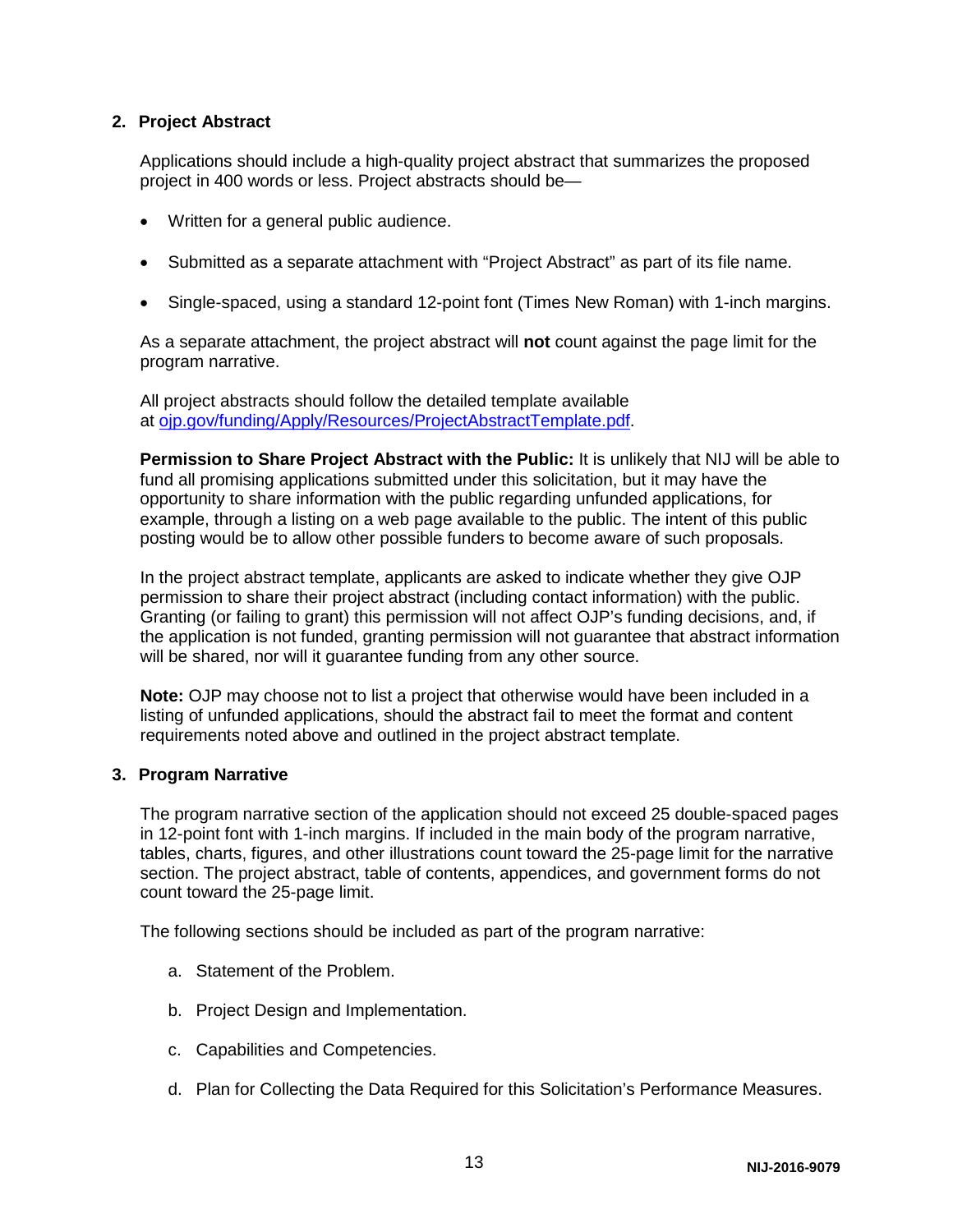To demonstrate program progress and success, as well as, to assist the Department with fulfilling its responsibilities under the Government Performance and Results Act of 1993 (GPRA), Public Law 103-62, and the GPRA Modernization Act of 2010, Public Law 111–352, applicants that receive funding under this solicitation must provide data that measure the results of their work done under this solicitation. OJP will require any award recipient, post award, to provide the data requested in the "Data Grantee Provides" column so that OJP can calculate values for the "Performance Measures" column. Performance measures for this solicitation are as follows:

| Objective                                                        | Performance<br>Measure(s)                                                                                     | <b>Data Grantee Provides</b>                                                                                                                                                                                                                                                                       |
|------------------------------------------------------------------|---------------------------------------------------------------------------------------------------------------|----------------------------------------------------------------------------------------------------------------------------------------------------------------------------------------------------------------------------------------------------------------------------------------------------|
| Manage NamUs,<br>working with NIJ, to<br>identify, review, and   | Percent increase in the<br>number of missing and<br>unidentified persons                                      | Number of existing missing persons cases in<br>NamUs.                                                                                                                                                                                                                                              |
| enter missing and<br>unidentified persons<br>cases into the      | cases entered into the<br>NamUs system.                                                                       | The number of new missing persons cases entered<br>into NamUs.                                                                                                                                                                                                                                     |
| NamUs system with<br>relevant<br>stakeholders;                   |                                                                                                               | Number of existing unidentified persons cases in<br>NamUs.                                                                                                                                                                                                                                         |
|                                                                  |                                                                                                               | The number of new unidentified persons cases<br>entered into NamUs.                                                                                                                                                                                                                                |
|                                                                  |                                                                                                               | Description, on an annual basis, of all technologies<br>(such as software, web platforms and content,<br>source code, etc.) developed and/or fielded as a<br>result (in whole or in part) of work funded under the<br>NIJ award.                                                                   |
|                                                                  |                                                                                                               | Delivery, before the end of the project period, of all<br>technologies (such as software, web platforms and<br>content, source code, etc.) developed and/or fielded<br>as a result (in whole or in part) of work funded under<br>the NIJ award.                                                    |
|                                                                  |                                                                                                               | Quarterly financial reports, semi-annual progress<br>reports, final financial and progress reports, and, if<br>applicable, an annual audit report in accordance<br>with the Part 200 Uniform Requirements.<br>Supplemental awards and fund drawdowns may be<br>withheld if reports are delinquent. |
| Maximize the use of<br>forensic services to<br>assist in solving | Percent increase in the<br>number of users<br>registered in the NamUs                                         | Number of users currently registered in the NamUs<br>system.                                                                                                                                                                                                                                       |
| these cases;                                                     | system.                                                                                                       | Number of new users registered in the NamUs<br>system.                                                                                                                                                                                                                                             |
|                                                                  | Percent of cases where<br>forensic service<br>information<br>(anthropology, dental,<br>DNA, and fingerprints) | The number of cases where forensic services<br>information (anthropology, dental, DNA, and<br>fingerprint) was entered into the NamUs system.<br>The number of cases where forensic services were                                                                                                  |
|                                                                  |                                                                                                               | utilized or performed by NamUs.                                                                                                                                                                                                                                                                    |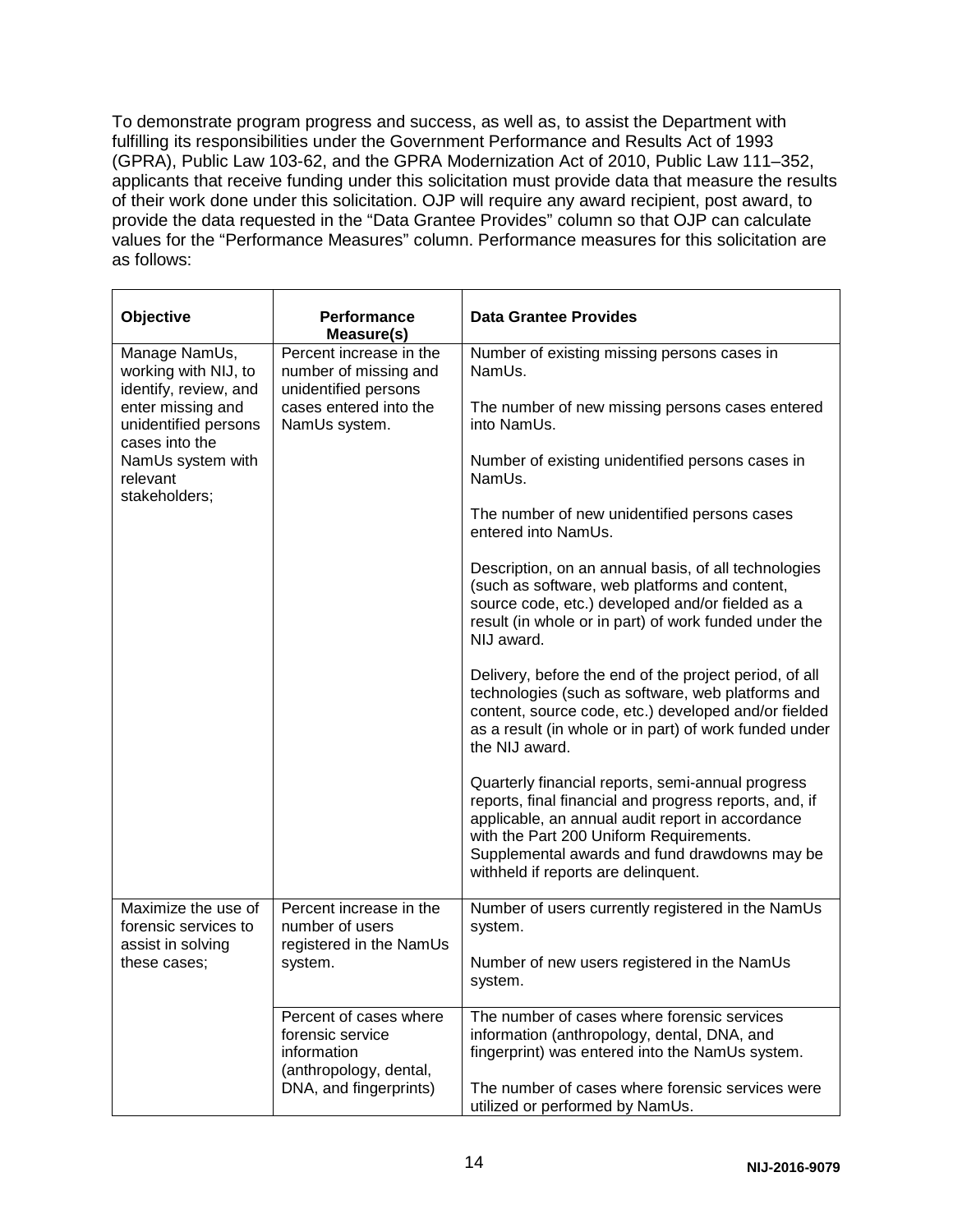|                                                       | was entered into the                                                                     |                                                                                           |
|-------------------------------------------------------|------------------------------------------------------------------------------------------|-------------------------------------------------------------------------------------------|
|                                                       | system.                                                                                  |                                                                                           |
|                                                       | Percent increase in the<br>number of DNA profiles<br>and/or family reference             | The number of new DNA profiles and/or family<br>reference samples entered into CODIS 7.0. |
|                                                       | samples entered into<br>CODIS 7.0.                                                       | Number of cases currently entered into CODIS 7.0.                                         |
|                                                       | Percent of analyzed<br>cases analyzed that<br>yielded a result using the<br>NamUs system | The number of cases for which NamUs provided<br>assistance.                               |
| Provide national<br>outreach to<br>maximize potential | Number of outreach<br>efforts to stakeholders                                            | Number of outreach efforts to stakeholders                                                |
| user awareness.                                       | Number of presentation<br>conducted                                                      | Number of presentation conducted                                                          |
|                                                       | Number of individuals or                                                                 | Number of individuals or households reached by                                            |
|                                                       | households reached by                                                                    | public awareness campaign.                                                                |
|                                                       | public awareness<br>campaign                                                             |                                                                                           |
|                                                       | Number of public<br>awareness campaign<br>activities                                     | Number of public awareness campaign activities                                            |
|                                                       | Target population<br>reached through training<br>or public awareness                     | Target population reached through training or public<br>awareness                         |

NIJ does not require applicants to submit performance measures data with their application. Performance measures are included as an alert that NIJ will require successful applicants to submit specific data as part of their reporting requirements. For the application, applicants should indicate an understanding of these requirements and discuss how they will gather the required data, should they receive funding.

#### **Note on Project Evaluations**

Applicants that propose to use funds awarded through this solicitation to conduct project evaluations should be aware that certain project evaluations (such as systematic investigations designed to develop or contribute to generalizable knowledge) may constitute "research" for purposes of applicable DOJ human subjects protection regulations. However, project evaluations that are intended only to generate internal improvements to a program or service, or are conducted only to meet OJP's performance measure data reporting requirements likely do not constitute "research." Applicants should provide sufficient information for OJP to determine whether the particular project they propose would either intentionally or unintentionally collect and/or use information in such a way that it meets the DOJ regulatory definition of research.

Research, for the purposes of human subjects protections for OJP-funded programs, is defined as, "a systematic investigation, including research development, testing, and evaluation, designed to develop or contribute to generalizable knowledge" 28 C.F.R. § 46.102(d). For additional information on determining whether a proposed activity would constitute research, see the decision tree to assist applicants on the "Research and the Protection of Human Subjects" section of [OJP's Funding Resource Center](http://ojp.gov/funding/index.htm) web page [\(www.ojp.gov/funding/Explore/SolicitationRequirements/EvidenceResearchEvaluationRequirem](http://ojp.gov/funding/Explore/SolicitationRequirements/EvidenceResearchEvaluationRequirements.htm)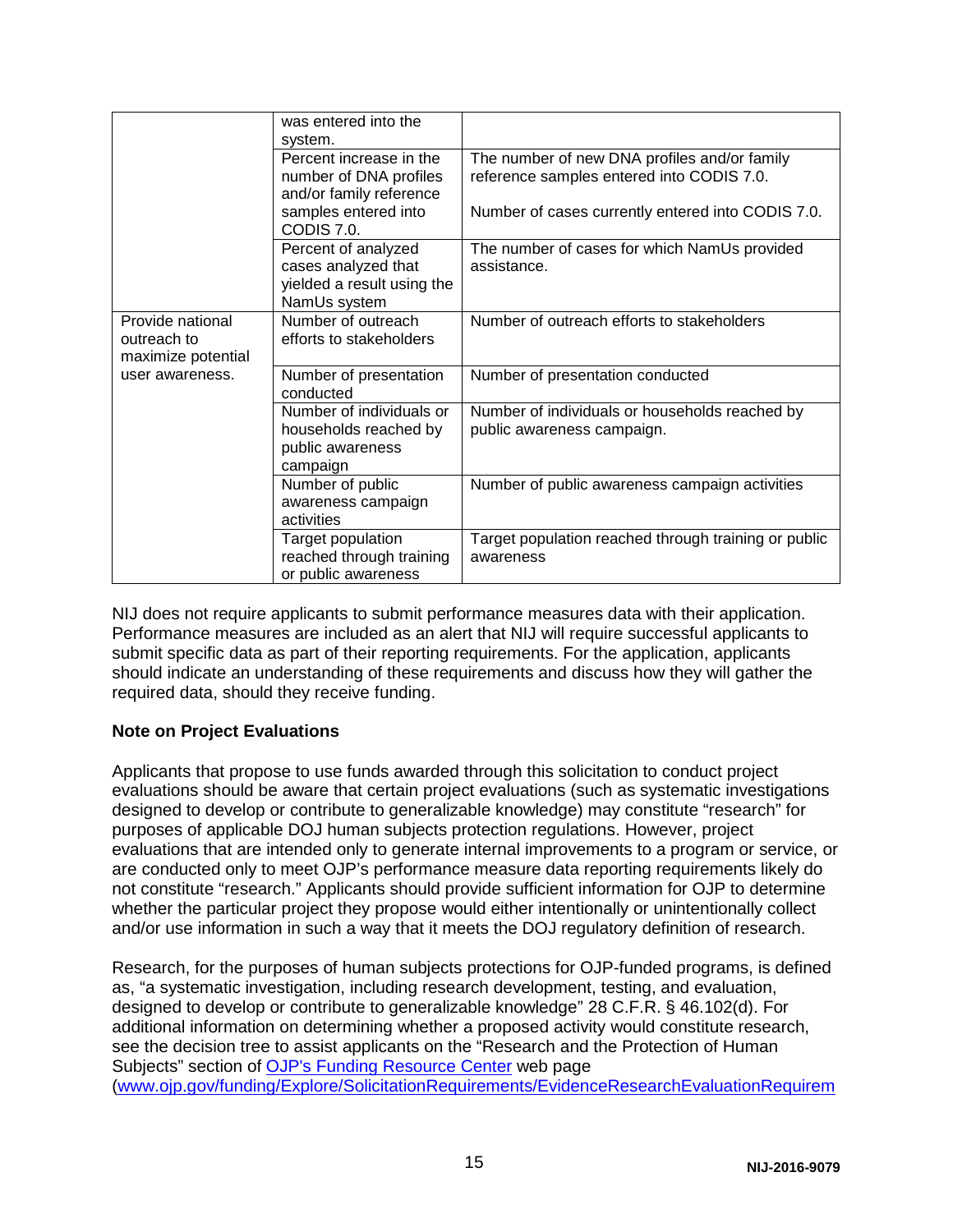[ents.htm\)](http://ojp.gov/funding/Explore/SolicitationRequirements/EvidenceResearchEvaluationRequirements.htm). Applicants whose proposals may involve a research or statistical component also should review the "Data Privacy and Confidentiality Requirements" section on that web page.

#### **4. Budget Detail Worksheet and Budget Narrative**

#### **a. Budget Detail Worksheet**

A sample Budget Detail Worksheet can be found at [www.ojp.gov/funding/Apply/Resources/BudgetDetailWorksheet.pdf.](http://ojp.gov/funding/Apply/Resources/BudgetDetailWorksheet.pdf) Applicants that submit their budget in a different format should include the budget categories listed in the sample budget worksheet. The Budget Detail Worksheet should be broken down by year.

For questions pertaining to budget and examples of allowable and unallowable costs, see the Financial Guide at<http://ojp.gov/financialguide/DOJ/index.htm>*.*

#### **b. Budget Narrative**

The budget narrative should thoroughly and clearly describe every category of expense listed in the Budget Detail Worksheet. OJP expects proposed budgets to be complete, cost effective, and allowable (e.g., reasonable, allocable, and necessary for project activities).

Applicants should demonstrate in their budget narratives how they will maximize cost effectiveness of grant expenditures. Budget narratives should generally describe cost effectiveness in relation to potential alternatives and the goals of the project. For example, a budget narrative should detail why planned in-person meetings are necessary, or how technology and collaboration with outside organizations could be used to reduce costs, without compromising quality.

The narrative should be mathematically sound and correspond with the information and figures provided in the Budget Detail Worksheet. The narrative should explain how the applicant estimated and calculated all costs, and how they are relevant to the completion of the proposed project. The narrative may include tables for clarification purposes but need not be in a spreadsheet format. As with the Budget Detail Worksheet, the Budget Narrative should be broken down by year.

#### **c. Non-Competitive Procurement Contracts In Excess of Simplified Acquisition Threshold**

If an applicant proposes to make one or more non-competitive procurements of products or services, where the non-competitive procurement will exceed the simplified acquisition threshold (also known as the small purchase threshold), which is currently set at \$150,000, the application should address the considerations outlined in the [Financial Guide.](http://ojp.gov/financialguide/DOJ/index.htm)

#### **d. Pre-Agreement Cost Approvals**

For information on pre-agreement costs, see [Section B. Federal Award Information.](#page-8-1)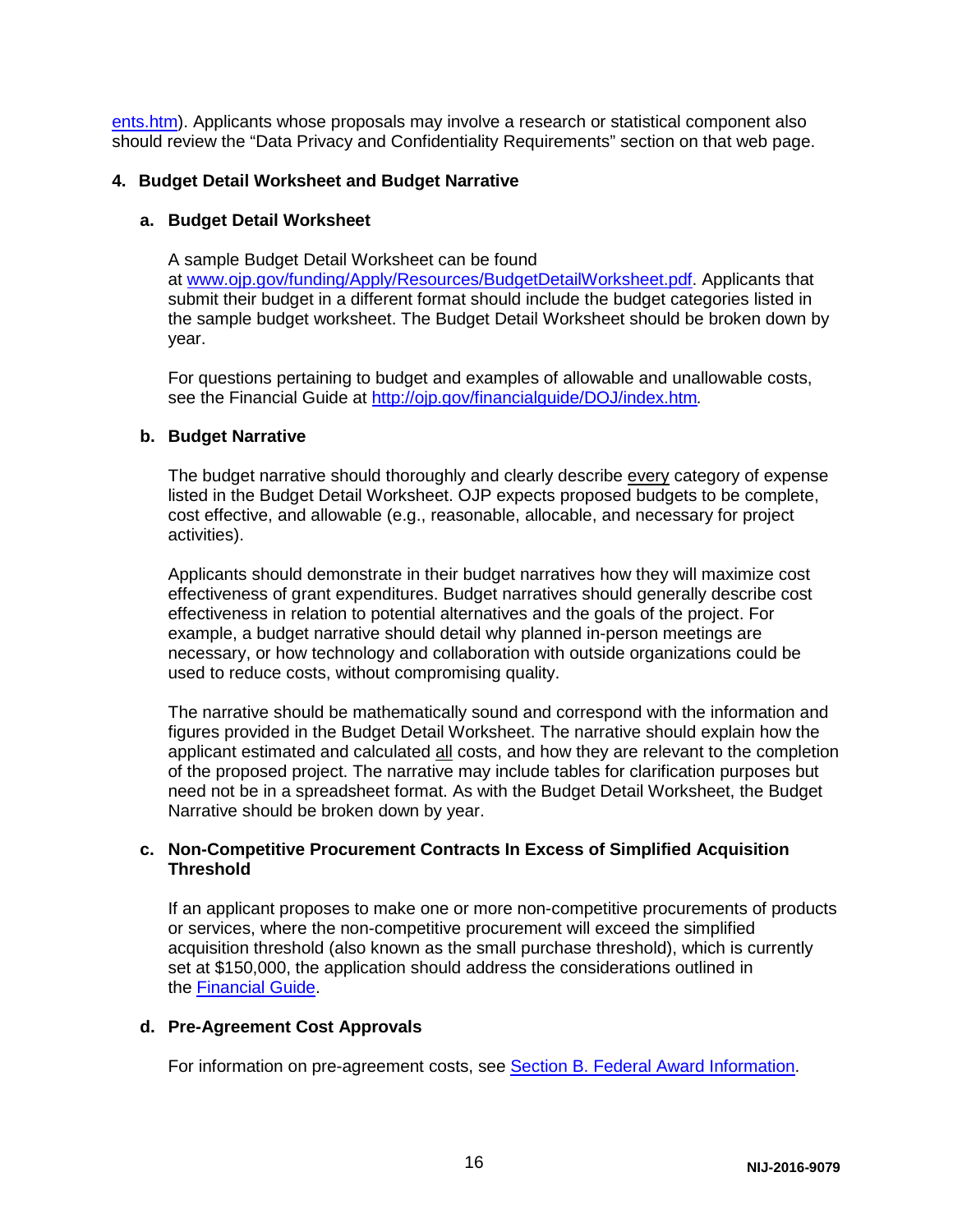#### **5. Indirect Cost Rate Agreement (if applicable)**

Indirect costs are allowed only under the following circumstances:

- a. The applicant has a current, federally approved indirect cost rate; or
- b. The applicant is eligible to use the "de minimis" indirect cost rate described in the Part 200 Uniform Requirements as set out at 2 C.F.R. 200.414(f).

Attach a copy of the federally approved indirect cost rate agreement to the application. Applicants that do not have an approved rate may request one through their cognizant federal agency, which will review all documentation and approve a rate for the applicant organization, or, if the applicant's accounting system permits, costs may be allocated in the direct cost categories. For the definition of Cognizant Federal Agency, see the "Glossary of Terms" in the [Financial Guide.](http://ojp.gov/financialguide/index.htm) For assistance with identifying your cognizant agency, please contact the Customer Service Center at 1-800-458-0786 or at [ask.ocfo@usdoj.gov.](mailto:ask.ocfo@usdoj.gov) If DOJ is the cognizant federal agency, applicants may obtain information needed to submit an indirect cost rate proposal at [http://www.ojp.gov/funding/Apply/Resources/IndirectCosts.pdf.](http://www.ojp.gov/funding/Apply/Resources/IndirectCosts.pdf)

In order to use the "de minimis" indirect rate, attach written documentation to the application that advises OJP of both the applicant's eligibility (to use the "de minimis" rate) and its election. If the applicant elects the "de minimis" method, costs must be consistently charged as either indirect or direct costs, but may not be double charged or inconsistently charged as either indirect or direct costs, but may not be double charged or inconsistently charged as both. In addition, if this method is chosen then it must be used consistently for all federal awards until such time as you choose to negotiate a federally approved indirect cost rate. $6$ 

#### **6. Tribal Authorizing Resolution (if applicable)**

Tribes, tribal organizations, or third parties proposing to provide direct services or assistance to residents on tribal lands should include in their applications a resolution, a letter, affidavit, or other documentation, as appropriate, that certifies that the applicant has the legal authority from the tribe(s) to implement the proposed project on tribal lands. In those instances when an organization or consortium of tribes applies for a grant on behalf of a tribe or multiple specific tribes, the application should include appropriate legal documentation, as described above, from all tribes that would receive services or assistance under the grant. A consortium of tribes for which existing consortium bylaws allow action without support from all tribes in the consortium (i.e., without an authorizing resolution or comparable legal documentation from each tribal governing body) may submit, instead, a copy of its consortium bylaws with the application.

#### **7. Applicant Disclosure of High-Risk Status**

Applicants are to disclose whether they are currently designated high-risk by another federal grant making agency. This includes any status requiring additional oversight by the federal agency due to past programmatic or financial concerns. If an applicant is designated highrisk by another federal grant making agency, you must email the following information to [OJPComplianceReporting@usdoj.gov](mailto:OJPComplianceReporting@usdoj.gov) at the time of application submission:

<span id="page-17-0"></span> <sup>6</sup> See 2 C.F.R. § 200.414(4).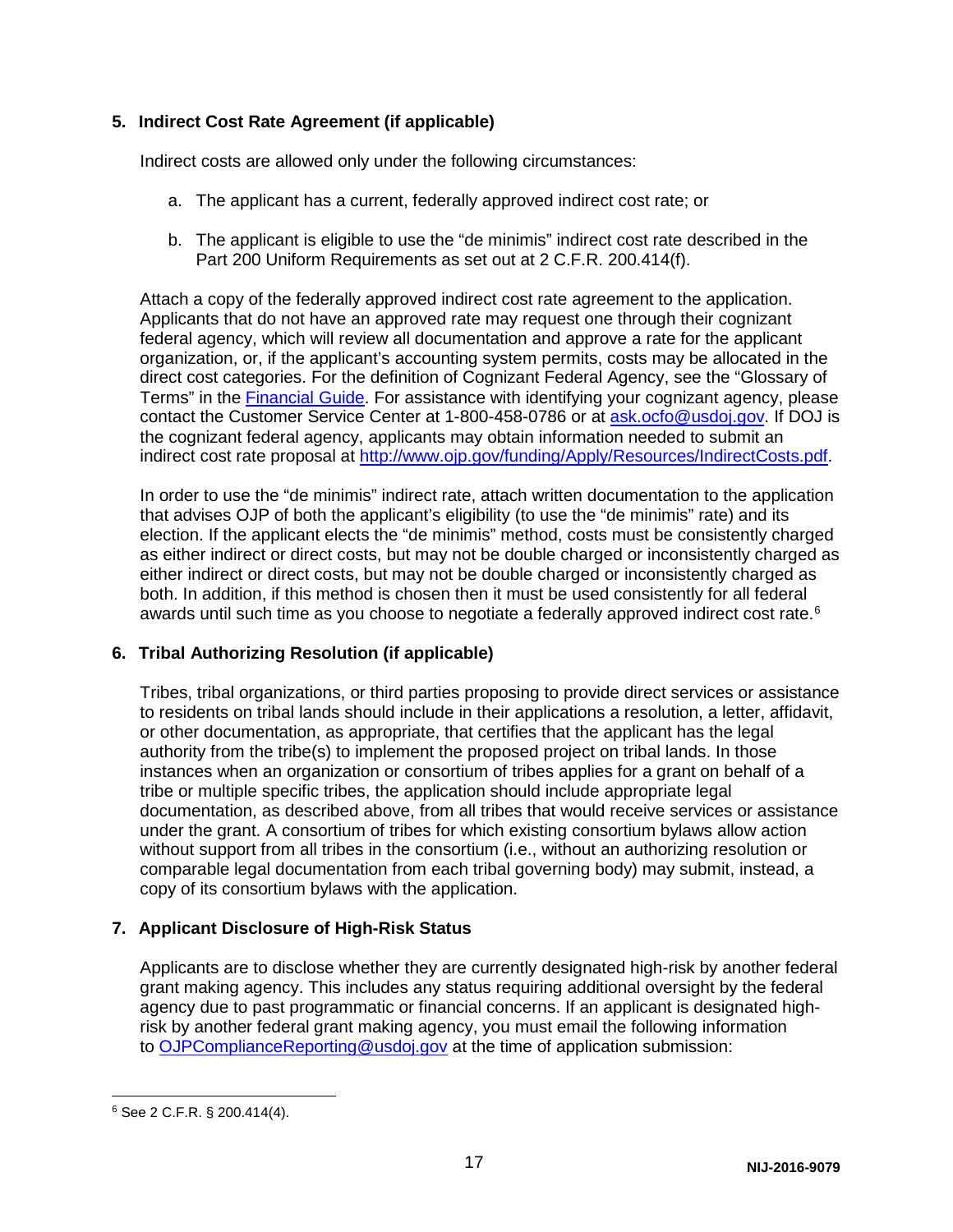- The federal agency that currently designated the applicant as high-risk.
- Date the applicant was designated high-risk.
- The high-risk point of contact name, phone number, and email address, from that federal agency.
- Reasons for the high-risk status.

OJP seeks this information to ensure appropriate federal oversight of any grant award. Disclosing this high-risk information does not disqualify any organization from receiving an OJP award. However, additional grant oversight may be included, if necessary, in award documentation.

#### **8. Additional Attachments**

#### **a. Applicant Disclosure of Pending Applications**

Applicants are to disclose whether they have pending applications for federally funded grants or subgrants (including cooperative agreements) that include requests for funding to support the same project being proposed under this solicitation and will cover the identical cost items outlined in the budget narrative and worksheet in the application under this solicitation. The disclosure should include both direct applications for federal funding (e.g., applications to federal agencies) and indirect applications for such funding (e.g., applications to State agencies that will subaward federal funds).

OJP seeks this information to help avoid any inappropriate duplication of funding. Leveraging multiple funding sources in a complementary manner to implement comprehensive programs or projects is encouraged and is not seen as inappropriate duplication.

Applicants that have pending applications as described above are to provide the following information about pending applications submitted within the last 12 months:

- The federal or State funding agency.
- The solicitation name/project name.
- The point of contact information at the applicable funding agency.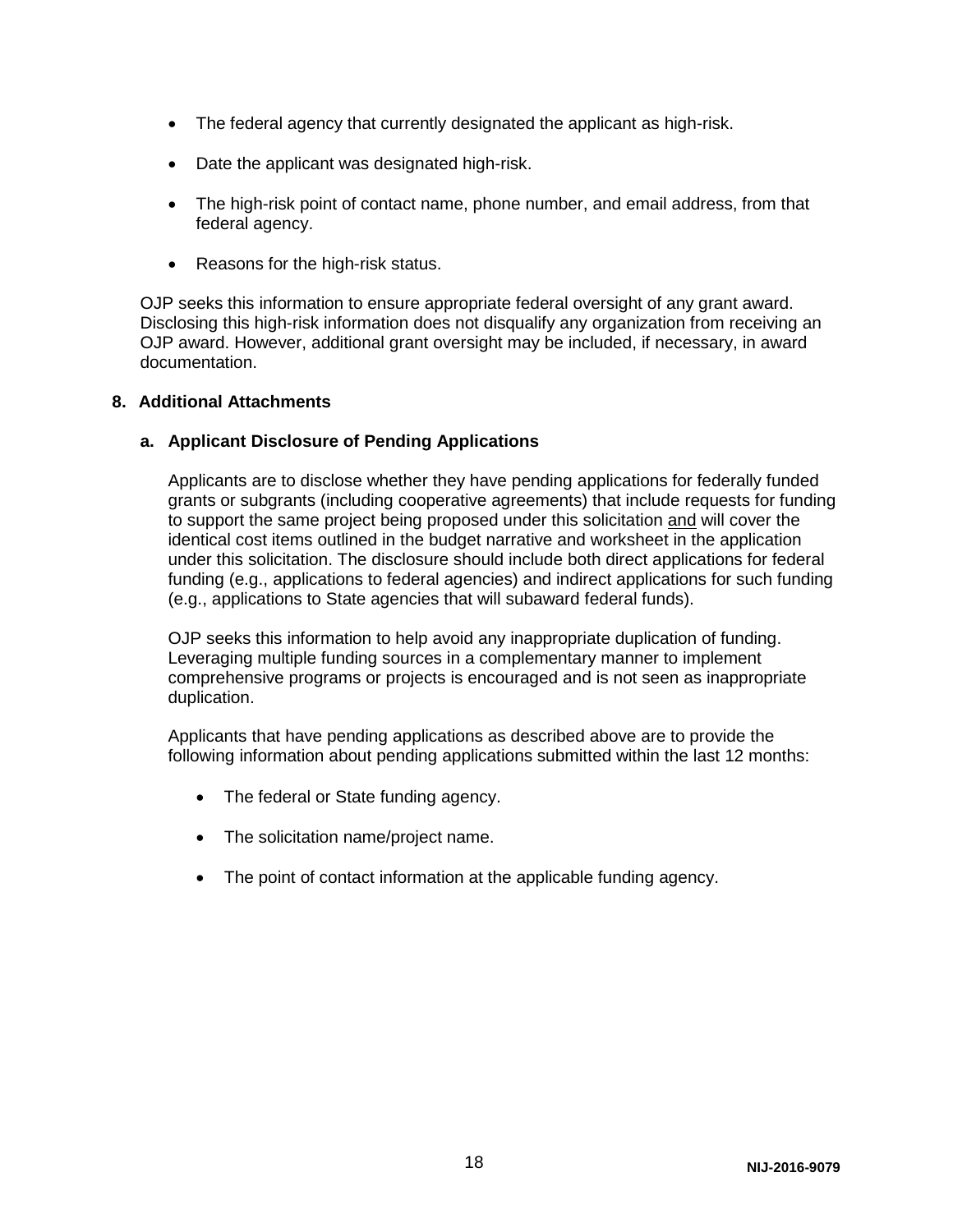| <b>Federal or</b><br><b>State</b><br><b>Funding</b><br>Agency                      | <b>Solicitation</b><br>Name/Project<br><b>Name</b>                                               | Name/Phone/Email for Point of Contact at<br><b>Funding Agency</b> |
|------------------------------------------------------------------------------------|--------------------------------------------------------------------------------------------------|-------------------------------------------------------------------|
| DOJ/COPS                                                                           | <b>COPS Hiring</b><br>Program                                                                    | Jane Doe, 202/000-0000; jane.doe@usdoj.gov                        |
| HHS/<br>Substance<br>Abuse &<br>Mental Health<br><b>Services</b><br>Administration | Drug Free<br>Communities<br>Mentoring Program/<br>North County Youth<br><b>Mentoring Program</b> | John Doe, 202/000-0000; john.doe@hhs.gov                          |

Applicants should include the table as a separate attachment to their application. The file should be named "Disclosure of Pending Applications."

Applicants that do not have pending applications as described above are to include a statement to this effect in the separate attachment page (e.g., "[Applicant Name on SF-424] does not have pending applications submitted within the last 12 months for federally funded grants or subgrants (including cooperative agreements) that include requests for funding to support the same project being proposed under this solicitation and will cover the identical cost items outlined in the budget narrative and worksheet in the application under this solicitation.").

#### **b. Research and Evaluation Independence and Integrity**

If a proposal involves research and/or evaluation, regardless of the proposal's other merits, in order to receive funds, the applicant must demonstrate research/evaluation independence, including appropriate safeguards to ensure research/evaluation objectivity and integrity, both in this proposal and as it may relate to the applicant's other current or prior related projects. This documentation may be included as an attachment to the application which addresses BOTH i. and ii. below.

- i. For purposes of this solicitation, applicants must document research and evaluation independence and integrity by including, at a minimum, one of the following two items:
	- a. A specific assurance that the applicant has reviewed its proposal to identify any research integrity issues (including all principal investigators and sub-recipients) and it has concluded that the design, conduct, or reporting of research and evaluation funded by NIJ grants, cooperative agreements, or contracts will not be biased by any personal or financial conflict of interest on the part of part of its staff, consultants, and/or sub-recipients responsible for the research and evaluation or on the part of the applicant organization;

OR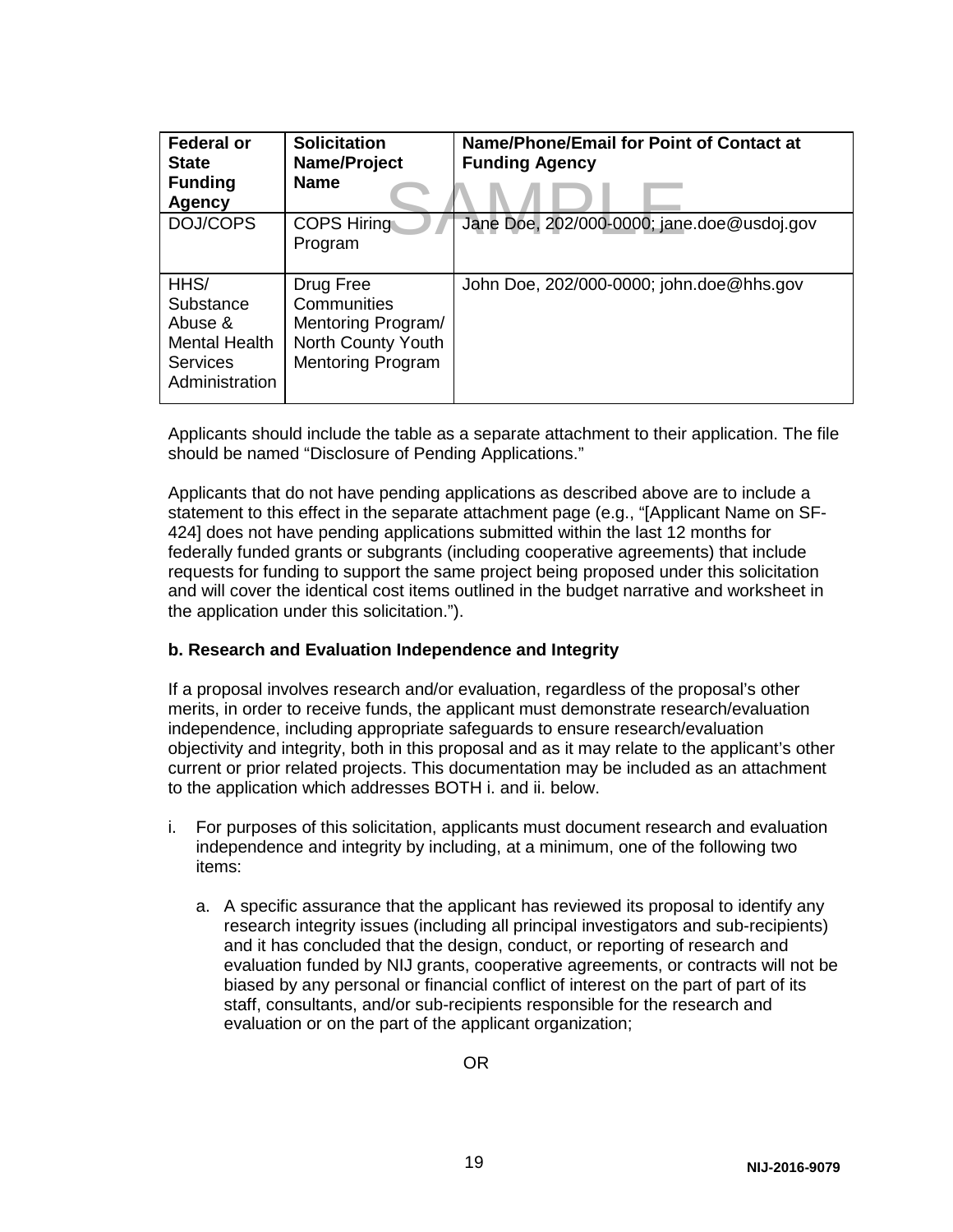- b. A specific listing of actual or perceived conflicts of interest that the applicant has identified in relation to this proposal. These conflicts could be either personal (related to specific staff, consultants, and/or sub-recipients) or organizational (related to the applicant or any subgrantee organization). Examples of potential investigator (or other personal) conflict situations may include, but are not limited to, those in which an investigator would be in a position to evaluate a spouse's work product (actual conflict), or an investigator would be in a position to evaluate the work of a former or current colleague (potential apparent conflict). With regard to potential organizational conflicts of interest, as one example, generally an organization could not be given a grant to evaluate a project if that organization had itself provided substantial prior technical assistance to that specific project or a location implementing the project (whether funded by OJP or other sources), as the organization in such an instance would appear to be evaluating the effectiveness of its own prior work. The key is whether a reasonable person understanding all of the facts would be able to have confidence that the results of any research or evaluation project are objective and reliable. Any outside personal or financial interest that casts doubt on that objectivity and reliability of an evaluation or research product is a problem and must be disclosed.
- ii. In addition, for purposes of this solicitation applicants must address the issue of possible mitigation of research integrity concerns by including, at a minimum, one of the following two items:
	- a. If an applicant reasonably believes that no potential personal or organizational conflicts of interest exist, then the applicant should provide a brief narrative explanation of how and why it reached that conclusion. Applicants MUST also include an explanation of the specific processes and procedures that the applicant will put in place to identify and eliminate (or, at the very least, mitigate) potential personal or financial conflicts of interest on the part of its staff, consultants, and/or sub-recipients for this particular project, should that be necessary during the grant period. Documentation that may be helpful in this regard could include organizational codes of ethics/conduct or policies regarding organizational, personal, and financial conflicts of interest.

#### OR

b. If the applicant has identified specific personal or organizational conflicts of interest in its proposal during this review, the applicant must propose a specific and robust mitigation plan to address conflicts noted above. At a minimum, the plan must include specific processes and procedures that the applicant will put in place to eliminate (or, at the very least, mitigate) potential personal or financial conflicts of interest on the part of its staff, consultants, and/or sub-recipients for this particular project, should that be necessary during the grant period. Documentation that may be helpful in this regard could include organizational codes of ethics/conduct or policies regarding organizational, personal, and financial conflicts of interest. There is no guarantee that the plan, if any, will be accepted as proposed.

Considerations in assessing research and evaluation independence and integrity will include, but are not be limited to, the adequacy of the applicant's efforts to identify factors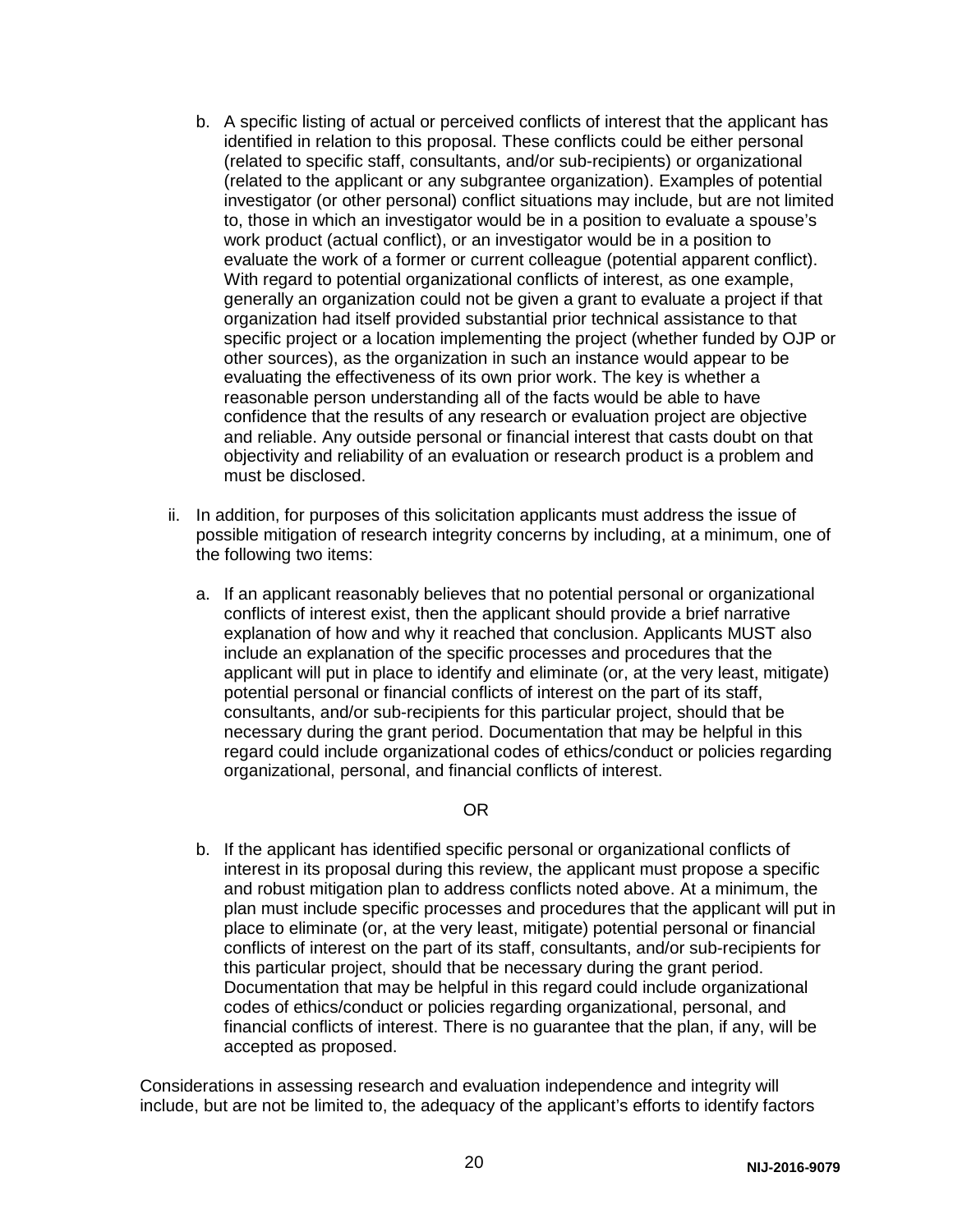that could affect the objectivity or integrity of the proposed staff and/or the organization in carrying out the research, development, or evaluation activity; and the adequacy of the applicant's existing or proposed remedies to control any such factors.

#### **9. Financial Management and System of Internal Controls Questionnaire**

In accordance with the Part 200 Uniform Requirements as set out at [2 C.F.R .200.205,](http://www.ecfr.gov/cgi-bin/text-idx?SID=2ebfb13012953333f32ed4cf1411e33e&node=pt2.1.200&rgn=div5#se2.1.200_1205) federal agencies must have in place a framework for evaluating the risks posed by applicants before they receive a federal award. To facilitate part of this risk evaluation, **all** applicants (other than an individual) are to download, complete, and submit this [form.](http://ojp.gov/funding/Apply/Resources/FinancialCapability.pdf)

#### **10. Disclosure of Lobbying Activities**

All applicants must complete this information. Applicants that expend any funds for lobbying activities are to provide the detailed information requested on the form Disclosure of Lobbying Activities (SF-LLL). Applicants that do not expend any funds for lobbying activities are to enter "N/A" in the text boxes for item 10 ("a. Name and Address of Lobbying Registrant" and "b. Individuals Performing Services").

#### <span id="page-21-0"></span>**How to Apply**

Applicants must register in, and submit applications through Grants.gov, a primary source to find federal funding opportunities and apply for funding. Find complete instructions on how to register and submit an application at [www.Grants.gov.](http://www.grants.gov/) Applicants that experience technical difficulties during this process should call the Grants.gov Customer Support Hotline at **800**-**518**- **4726** or **606–545–5035**, 24 hours a day, 7 days a week, except federal holidays. Registering with Grants.gov is a one-time process; however, **processing delays may occur, and it can take several weeks** for first-time registrants to receive confirmation and a user password. OJP encourages applicants to **register several weeks before** the application submission deadline. In addition, OJP urges applicants to submit applications 72 hours prior to the application due date to allow time to receive validation messages or rejection notifications from Grants.gov, and to correct in a timely fashion any problems that may have caused a rejection notification.

NIJ strongly encourages all prospective applicants to sign up for Grants.gov email [notifications](http://www.grants.gov/web/grants/manage-subscriptions.html) regarding this solicitation. If this solicitation is cancelled or modified, individuals who sign up with Grants.gov for updates will be automatically notified.

**Note on Attachments.** Grants.gov has two categories of files for attachments: mandatory and optional. OJP receives all files attached in both categories. Please insure all required documents are attached in the mandatory category.

**Note on File Names and File Types:** Grants.gov only permits the use of certain specific characters in names of attachment files. Valid file names may include only the characters shown in the table below. Grants.gov is designed to reject any application that includes an attachment(s) with a file name that contains any characters not shown in the table below.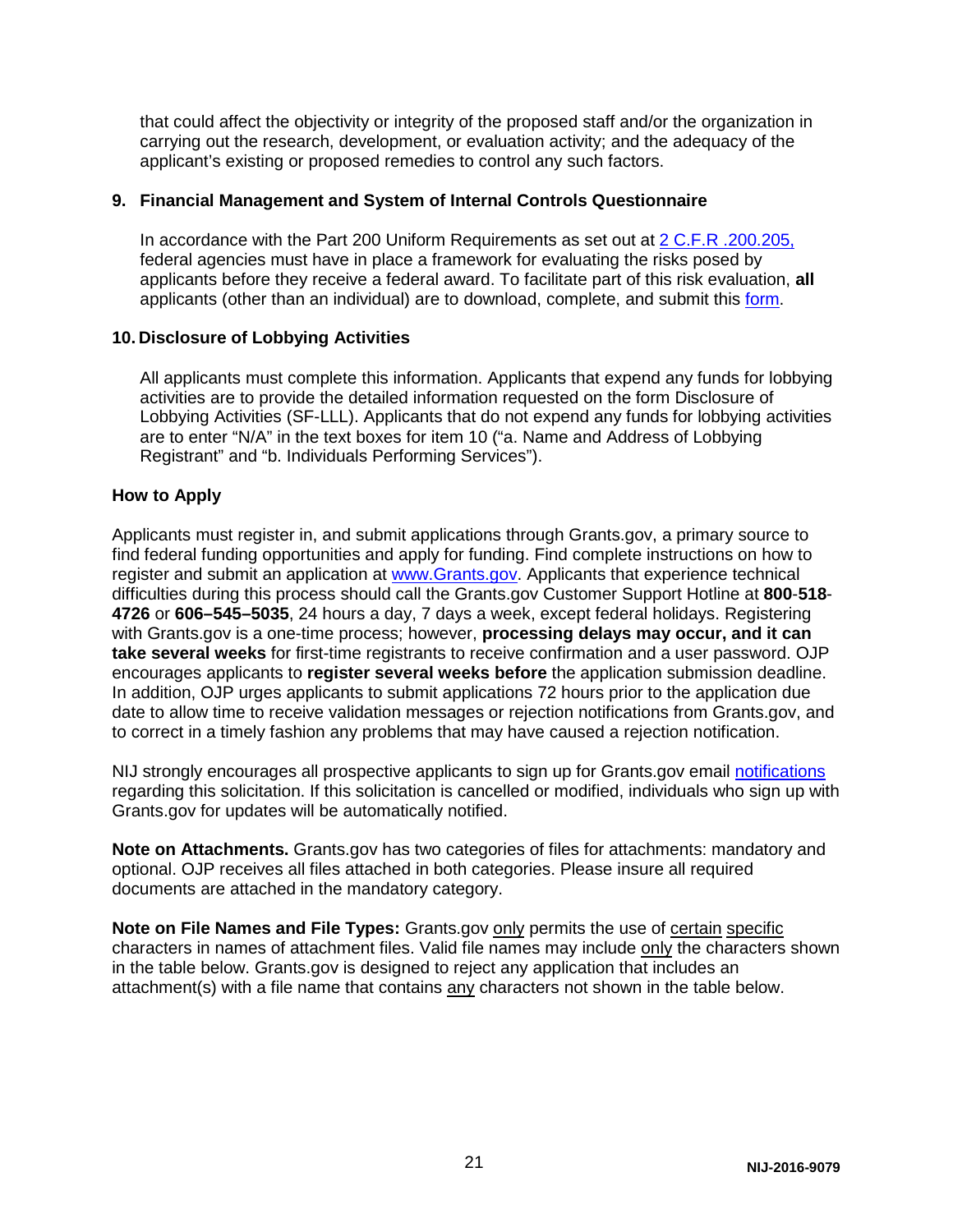| <b>Characters</b>    |                                                                             | <b>Special Characters</b> |                       |
|----------------------|-----------------------------------------------------------------------------|---------------------------|-----------------------|
| Upper case $(A - Z)$ | Parenthesis ()                                                              | Curly braces $\{\}$       | Square brackets []    |
| Lower case $(a - z)$ | Ampersand (&)                                                               | Tilde $(-)$               | Exclamation point (!) |
| Underscore (         | Comma $($ , $)$                                                             | Semicolon (; )            | Apostrophe ('         |
| Hyphen (-            | At sign $(\mathcal{Q})$                                                     | Number sign (#)           | Dollar sign (\$)      |
| Space                | Percent sign (%)                                                            | Plus sign $(+)$           | Equal sign $(=)$      |
| Period (.)           | When using the ampersand (&) in XML, applicants must use the<br>"&" format. |                           |                       |

Grants.gov is designed to forward successfully submitted applications to OJP's Grants Management System (GMS).

**GMS does not accept executable file types as application attachments**. These disallowed file types include, but are not limited to, the following extensions: ".com," ".bat," ".exe," ".vbs," ".cfg," ".dat," ".db," ".dbf," ".dll," ".ini," ".log," ".ora," ".sys," and ".zip." GMS may reject applications with files that use these extensions. It is important to allow time to change the type of file(s) if the application is rejected.

All applicants are required to complete the following steps:

OJP may not make a federal award to an applicant organization until the applicant organization has complied with all applicable DUNS and SAM requirements. Individual applicants must comply with all Grants.gov requirements. If an applicant has not fully complied with the requirements by the time the federal awarding agency is ready to make a federal award, the federal awarding agency may determine that the applicant is not qualified to receive a federal award and use that determination as a basis for making a federal award to another applicant.

Individual applicants should search Grants.gov for a funding opportunity for which individuals are eligible to apply. Use the Funding Opportunity Number (FON) to register. Complete the registration form at<https://apply07.grants.gov/apply/IndCPRegister> to create a username and password. Individual applicants should complete all steps except 1, 2 and 4.

- **1. Acquire a Data Universal Numbering System (DUNS) number.** In general, the Office of Management and Budget requires that all applicants (other than individuals) for federal funds include a DUNS number in their applications for a new award or a supplement to an existing award. A DUNS number is a unique nine-digit sequence recognized as the universal standard for identifying and differentiating entities receiving federal funds. The identifier is used for tracking purposes and to validate address and point of contact information for federal assistance applicants, recipients, and subrecipients. The DUNS number will be used throughout the grant life cycle. Obtaining a DUNS number is a free, one-time activity. Call Dun and Bradstreet at 866–705–5711 to obtain a DUNS number or apply online at [www.dnb.com.](http://www.dnb.com/) A DUNS number is usually received within 1-2 business days.
- **2. Acquire registration with the System for Award Management (SAM).** SAM is the repository for standard information about federal financial assistance applicants, recipients, and subrecipients. OJP requires all applicants (other than individuals) for federal financial assistance to maintain current registrations in the SAM database. Applicants must be registered in SAM to successfully register in Grants.gov. Applicants must **update or renew their SAM registration annually** to maintain an active status. SAM registration and renewal can take as long as 10 business days to complete.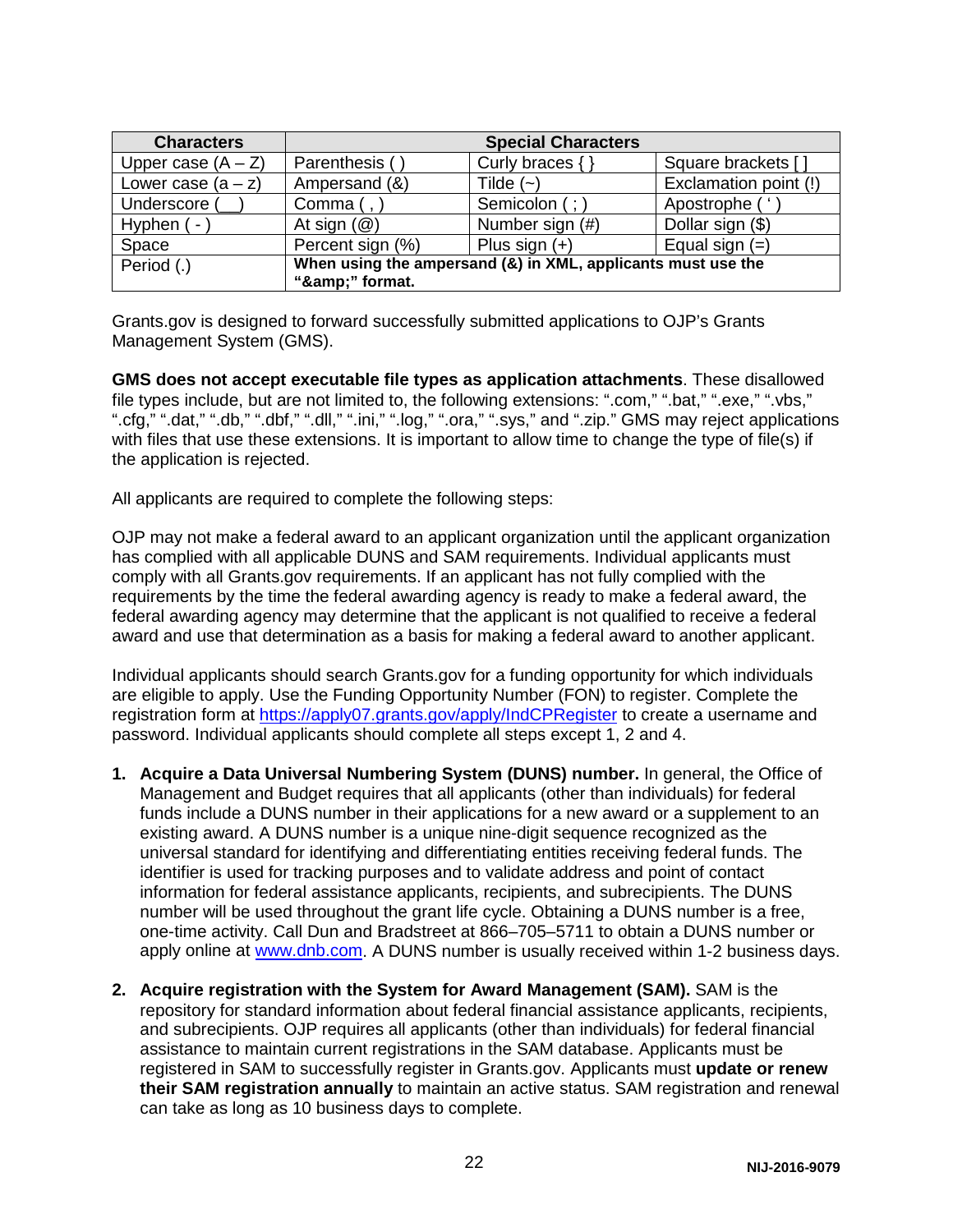Applications cannot be successfully submitted in Grants.gov until Grants.gov receives the SAM registration information. **The information transfer from SAM to Grants.gov can take up to 48 hours.** OJP recommends that the applicant register or renew registration with SAM as early as possible.

Information about SAM registration procedures can be accessed at [www.sam.gov.](https://www.sam.gov/portal/public/SAM/?portal:componentId=1f834b82-3fed-4eb3-a1f8-ea1f226a7955&portal:type=action&interactionstate=JBPNS_rO0ABXc0ABBfanNmQnJpZGdlVmlld0lkAAAAAQATL2pzZi9uYXZpZ2F0aW9uLmpzcAAHX19FT0ZfXw**)

- **3. Acquire an Authorized Organization Representative (AOR) and a Grants.gov username and password**. Complete the AOR profile on Grants.gov and create a username and password. The applicant organization's DUNS number must be used to complete this step. For more information about the registration process, go to [www.grants.gov/web/grants/register.html.](http://www.grants.gov/web/grants/register.html) Individuals registering with Grants.gov should go to [http://www.grants.gov/web/grants/applicants/individual-registration.html.](http://www.grants.gov/web/grants/applicants/individual-registration.html)
- **4. Acquire confirmation for the AOR from the E-Business Point of Contact (E-Biz POC).**  The E-Biz POC at the applicant organization must log into Grants.gov to confirm the applicant organization's AOR. The E-Biz POC will need the Marketing Partner Identification Number (MPIN) password obtained when registering with SAM to complete this step. Note that an organization can have more than one AOR.
- **5. Search for the funding opportunity on Grants.gov.** Use the following identifying information when searching for the funding opportunity on Grants.gov. The Catalog of Federal Domestic Assistance number for this solicitation is 16.560, titled "National Institute of Justice Research, Evaluation, and Development Project Grants", and the funding opportunity number is NIJ-2016-9079.
- **6. Submit a valid application consistent with this solicitation by following the directions in Grants.gov.** Within 24–48 hours after submitting the electronic application, the applicant should receive two notifications from Grants.gov. The first will confirm the receipt of the application and the second will state whether the application has been successfully validated, or rejected due to errors, with an explanation. It is possible to first receive a message indicating that the application is received and then receive a rejection notice a few minutes or hours later. Submitting well ahead of the deadline provides time to correct the problem(s) that caused the rejection. **Important**: OJP urges applicants to submit applications **at least 72 hours prior** to the application due date to allow time to receive validation messages or rejection notifications from Grants.gov, and to correct in a timely fashion any problems that may have caused a rejection notification. All applications are due to be submitted and in receipt of a successful validation message in Grants.gov by 11:59 p.m. eastern time on May 3, 2016.

Click [here](http://www.grants.gov/web/grants/applicants/organization-registration.html) for further details on DUNS, SAM, and Grants.gov registration steps and timeframes.

#### **Note: Duplicate Applications**

If an applicant submits multiple versions of the same application, NIJ will review only the most recent system-validated version submitted. See Note on File Names and File Types under [How](#page-21-0)  [to Apply.](#page-21-0)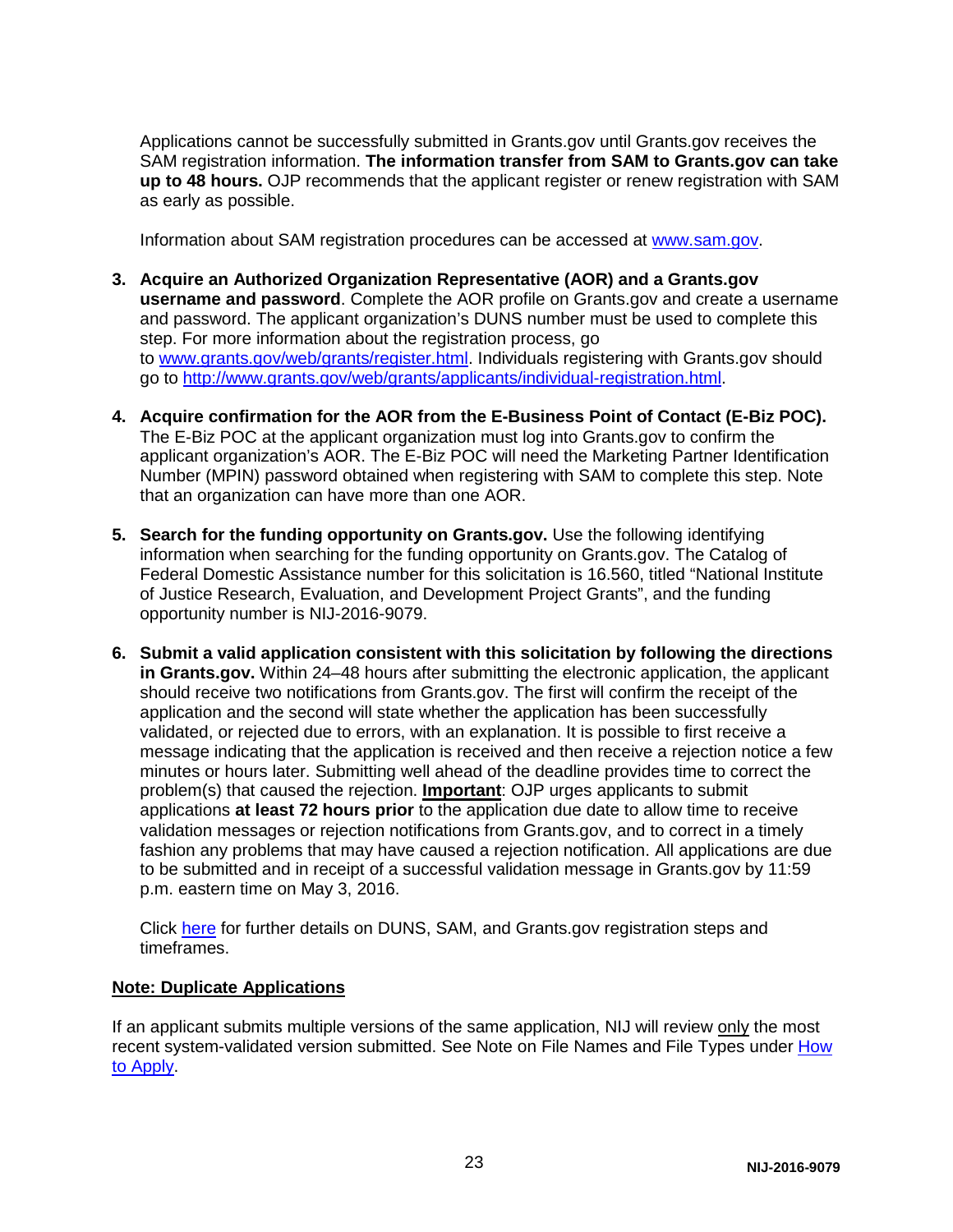#### **Experiencing Unforeseen Grants.gov Technical Issues**

Applicants that experience unforeseen Grants.gov technical issues beyond their control that prevent them from submitting their application by the deadline must contact the Grants.gov [Customer Support Hotline](http://www.grants.gov/web/grants/about/contact-us.html) or the [SAM Help Desk](https://www.fsd.gov/fsd-gov/home.do) (Federal Service Desk) to report the technical issue and receive a tracking number. Then applicants must email the NIJ contact identified in the Contact Information section on page 1 **within 24 hours after the application deadline** and request approval to submit their application. The email must describe the technical difficulties, and include a timeline of the applicant's submission efforts, the complete grant application, the applicant's DUNS number, and any Grants.gov Help Desk or SAM tracking number(s). **Note: NIJ** *does not* **automatically approve requests***.* After the program office reviews the submission, and contacts the Grants.gov or SAM Help Desks to validate the reported technical issues, OJP will inform the applicant whether the request to submit a late application has been approved or denied. If OJP determines that the applicant failed to follow all required procedures, which resulted in an untimely application submission, OJP will deny the applicant's request to submit their application.

The following conditions are generally insufficient to justify late submissions:

- Failure to register in SAM or Grants.gov in sufficient time (SAM registration and renewal can take as long as 10 business days to complete. The information transfer from SAM to Grants.gov can take up to 48 hours.)
- Failure to follow Grants.gov instructions on how to register and apply as posted on its website.
- Failure to follow each instruction in the OJP solicitation.
- Technical issues with the applicant's computer or information technology environment, including firewalls.

**Notifications regarding known technical problems with Grants.gov, if any, are posted at the top of the OJP funding web page at <http://ojp.gov/funding/index.htm>**.

## <span id="page-24-0"></span>**E. Application Review Information**

#### <span id="page-24-1"></span>**Selection Criteria**

- 1. Statement of the Problem (5%)
	- Demonstrate an understanding of the problem.
- 2. Project Design and Implementation (40%)
	- Awareness of the state of current DNA technology and its application to solving cold cases.
	- Organizational and management structure.
	- Soundness of methods and analytic and technical approach.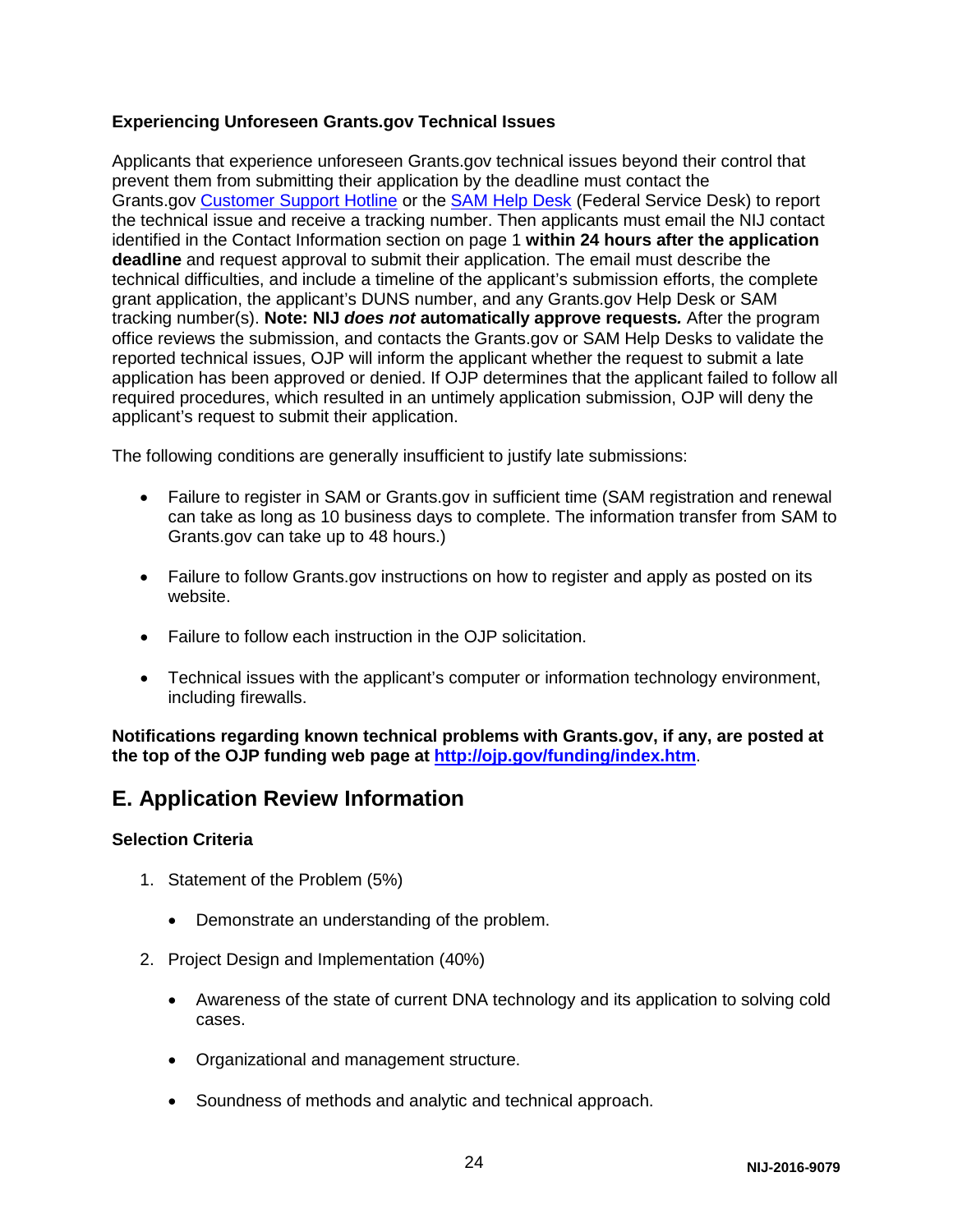- Feasibility of proposed project and awareness of pitfalls.
- Innovation and creativity (when appropriate).
- 3. Capabilities and Competencies (35%)
	- Qualifications and experience of proposed staff.
	- Demonstrated ability of proposed staff and organization to manage the effort.
	- Adequacy of the plan to manage the project, including how various tasks are subdivided and resources are used.
- 4. Plan for Collecting the Data Required for this Solicitation's Performance Measures (10%)
- 5. Budget: complete, cost effective, and allowable (e.g., reasonable, allocable, and necessary for project activities). Budget narratives should generally demonstrate how applicants will maximize cost effectiveness of grant expenditures. Budget narratives should demonstrate cost effectiveness in relation to potential alternatives and the goals of the project.<sup>[7](#page-25-1)</sup> (10%)
	- Total cost of the project relative to the perceived benefit (cost effectiveness).
	- Appropriateness of the budget relative to the level of effort.
	- Use of existing resources to conserve costs.

#### <span id="page-25-0"></span>**Review Process**

OJP is committed to ensuring a fair and open process for awarding grants. NIJ reviews the application to make sure that the information presented is reasonable, understandable, measurable, and achievable, as well as consistent with the solicitation.

Peer reviewers will review the applications submitted under this solicitation that meet basic minimum requirements. For purposes of assessing whether applicants have met basic minimum requirements, OJP screens applications for compliance with specified program requirements to help determine which applications should proceed to further consideration for award. Although program requirements may vary, the following are common requirements applicable to all solicitations for funding under OJP grant programs:

- Applications must be submitted by an eligible type of applicant.
- Applications must request funding within programmatic funding constraints (if applicable).
- Applications must be responsive to the scope of the solicitation.

<span id="page-25-1"></span> $7$  Generally speaking, a reasonable cost is a cost that, in its nature or amount, does not exceed that which would be incurred by a prudent person under the circumstances prevailing at the time the decision was made to incur the costs.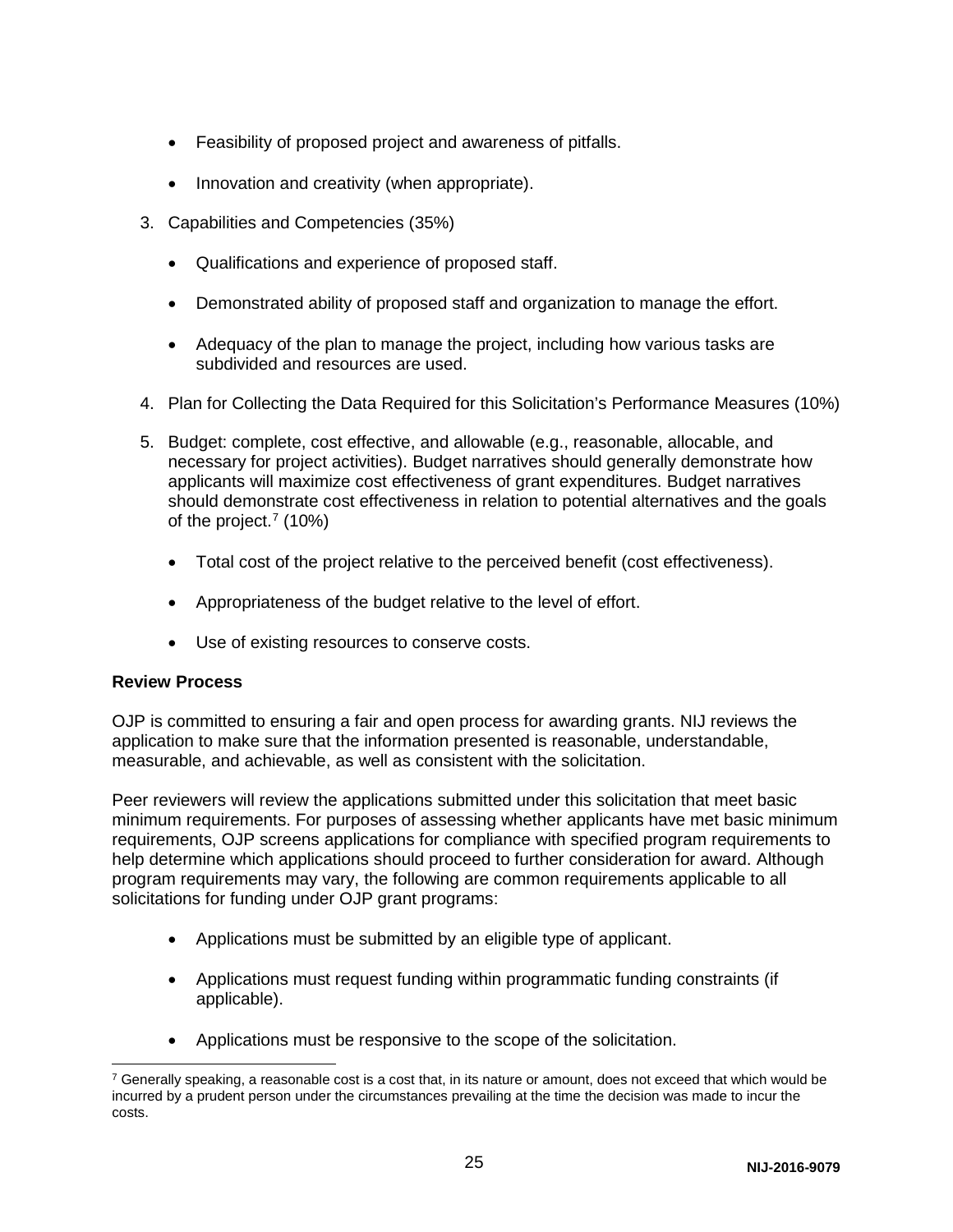- Applications must include all items designated as "critical elements."
- Applicants will be checked against the System for Award Management (SAM)

For a list of critical elements, see "What an Application Should Include" under Section D. [Application and Submission Information.](#page-12-0)

NIJ may use internal peer reviewers, external peer reviewers, or a combination, to assess applications meeting basic minimum requirements on technical merit using the solicitation's selection criteria. An external peer reviewer is an expert in the subject matter of a given solicitation who is not a current DOJ employee. An internal reviewer is a current DOJ employee who is well-versed or has expertise in the subject matter of this solicitation. A peer review panel will evaluate, score, and rate applications that meet basic minimum requirements. Peer reviewers' ratings and any resulting recommendations are advisory only, although their views are considered carefully. In addition to peer review ratings, considerations for award recommendations and decisions may include, but are not limited to, underserved populations, geographic diversity, strategic priorities, past performance under prior NIJ and OJP awards, and available funding.

OJP reviews applications for potential discretionary awards to evaluate the risks posed by applicants before they receive an award. This review may include but is not limited to the following:

- 1. Financial stability and fiscal integrity.
- 2. Quality of management systems and ability to meet the management standards prescribed in the Financial Guide.
- 3. History of performance.
- 4. Reports and findings from audits.
- 5. The applicant's ability to effectively implement statutory, regulatory, or other requirements imposed on award recipients.
- 6. Proposed costs to determine if the Budget Detail Worksheet and Budget Narrative accurately explain project costs, and whether those costs are reasonable, necessary, and allowable under applicable federal cost principles and agency regulations.

<span id="page-26-0"></span>Absent explicit statutory authorization or written delegation of authority to the contrary, all final award decisions will be made by the Assistant Attorney General, who may consider factors including, but not limited to, peer review ratings, underserved populations, geographic diversity, strategic priorities, past performance under prior NIJ and OJP awards, and available funding when making awards.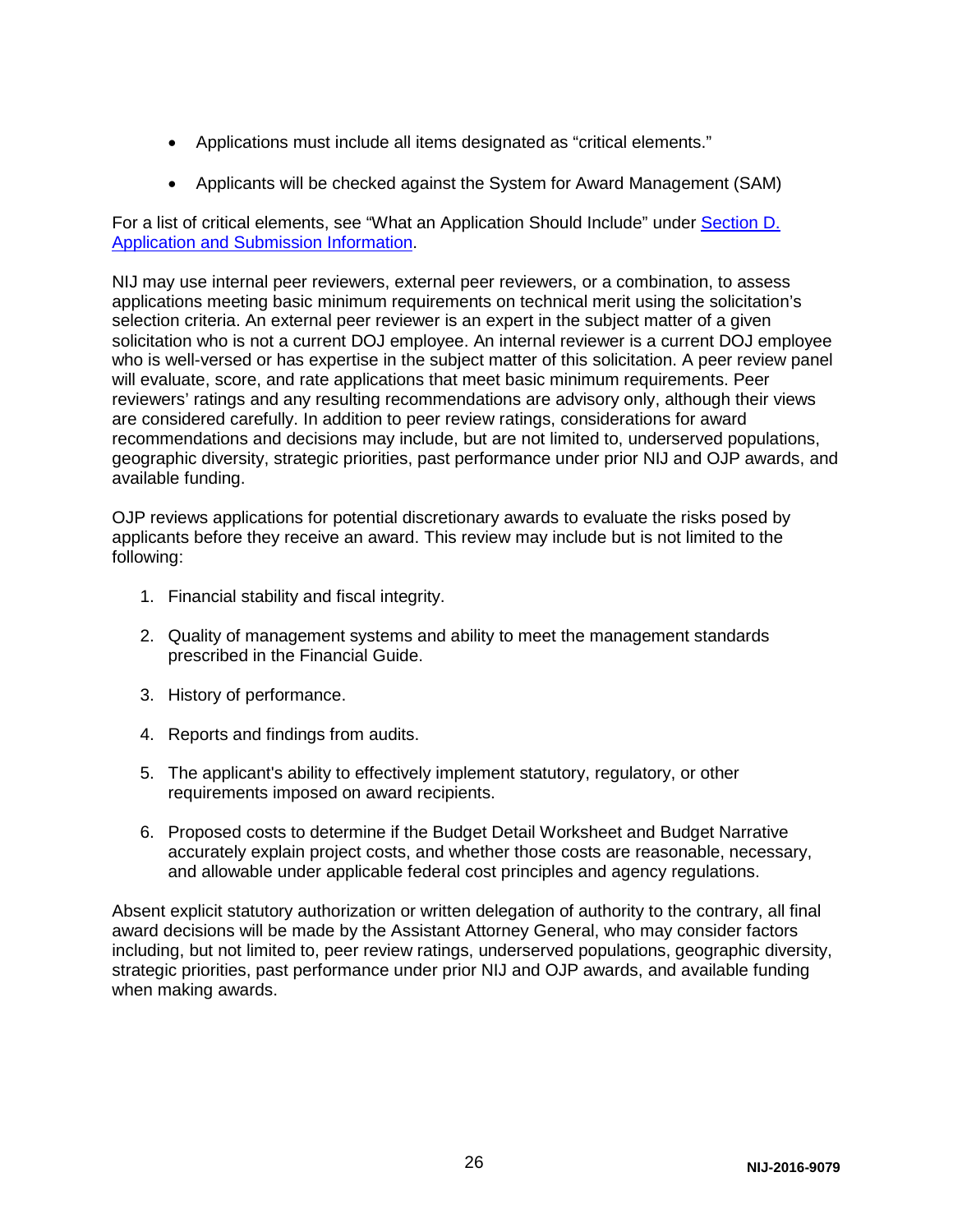## **F. Federal Award Administration Information**

#### <span id="page-27-0"></span>**Federal Award Notices**

OJP sends award notification by email through GMS to the individuals listed in the application as the point of contact and the authorizing official (E-Biz POC and AOR). The email notification includes detailed instructions on how to access and view the award documents, and how to accept the award in GMS. GMS automatically issues the notifications at 9:00 p.m. eastern time on the award date (by September 30, 2016). Recipients will be required to login; accept any outstanding assurances and certifications on the award; designate a financial point of contact; and review, sign, and accept the award. The award acceptance process involves physical signature of the award document by the authorized representative and the scanning of the fullyexecuted award document to OJP.

#### <span id="page-27-1"></span>**Administrative, National Policy, and other Legal Requirements**

If selected for funding, in addition to implementing the funded project consistent with the agency-approved project proposal and budget, the recipient must comply with award terms and conditions, and other legal requirements, including but not limited to OMB, DOJ or other federal regulations which will be included in the award, incorporated into the award by reference, or are otherwise applicable to the award. OJP strongly encourages prospective applicants to review the information pertaining to these requirements **prior** to submitting an application. To assist applicants and recipients in accessing and reviewing this information, OJP has placed pertinent information on its [Solicitation Requirements](http://ojp.gov/funding/Explore/SolicitationRequirements/index.htm) page of [OJP's Funding Resource Center.](http://ojp.gov/funding/index.htm)

Please note in particular the following two forms, which applicants must accept in GMS prior to the receipt of any award funds, as each details legal requirements with which applicants must provide specific assurances and certifications of compliance. Applicants may view these forms in the Apply section of the [OJP's Funding Resource Center](http://ojp.gov/funding/index.htm) and are strongly encouraged to review and consider them carefully prior to making an application for OJP grant funds.

- Certifications Regarding Lobbying: Debarment, Suspension and Other Responsibility Matters: and Drug-Free Workplace Requirements.
- [Standard Assurances.](http://ojp.gov/funding/Apply/Resources/StandardAssurances.pdf)

Upon grant approval, OJP electronically transmits (via GMS) the award document to the prospective award recipient. In addition to other award information, the award document contains award terms and conditions that specify national policy requirements<sup>[8](#page-27-2)</sup> with which recipients of federal funding must comply; uniform administrative requirements, cost principles, and audit requirements; and program-specific terms and conditions required based on applicable program (statutory) authority or requirements set forth in OJP solicitations and program announcements, and other requirements which may be attached to appropriated funding. For example, certain efforts may call for special requirements, terms, or conditions relating to intellectual property, data/information-sharing or -access, or information security; or audit requirements, expenditures and milestones, or publications and/or press releases. OJP also may place additional terms and conditions on an award based on its risk assessment of the

<span id="page-27-2"></span><sup>&</sup>lt;sup>8</sup> See generally 2 C.F.R. 200.300 (provides a general description of national policy requirements typically applicable to recipients of federal awards, including the Federal Funding Accountability and Transparency Act of 2006 (FFATA)).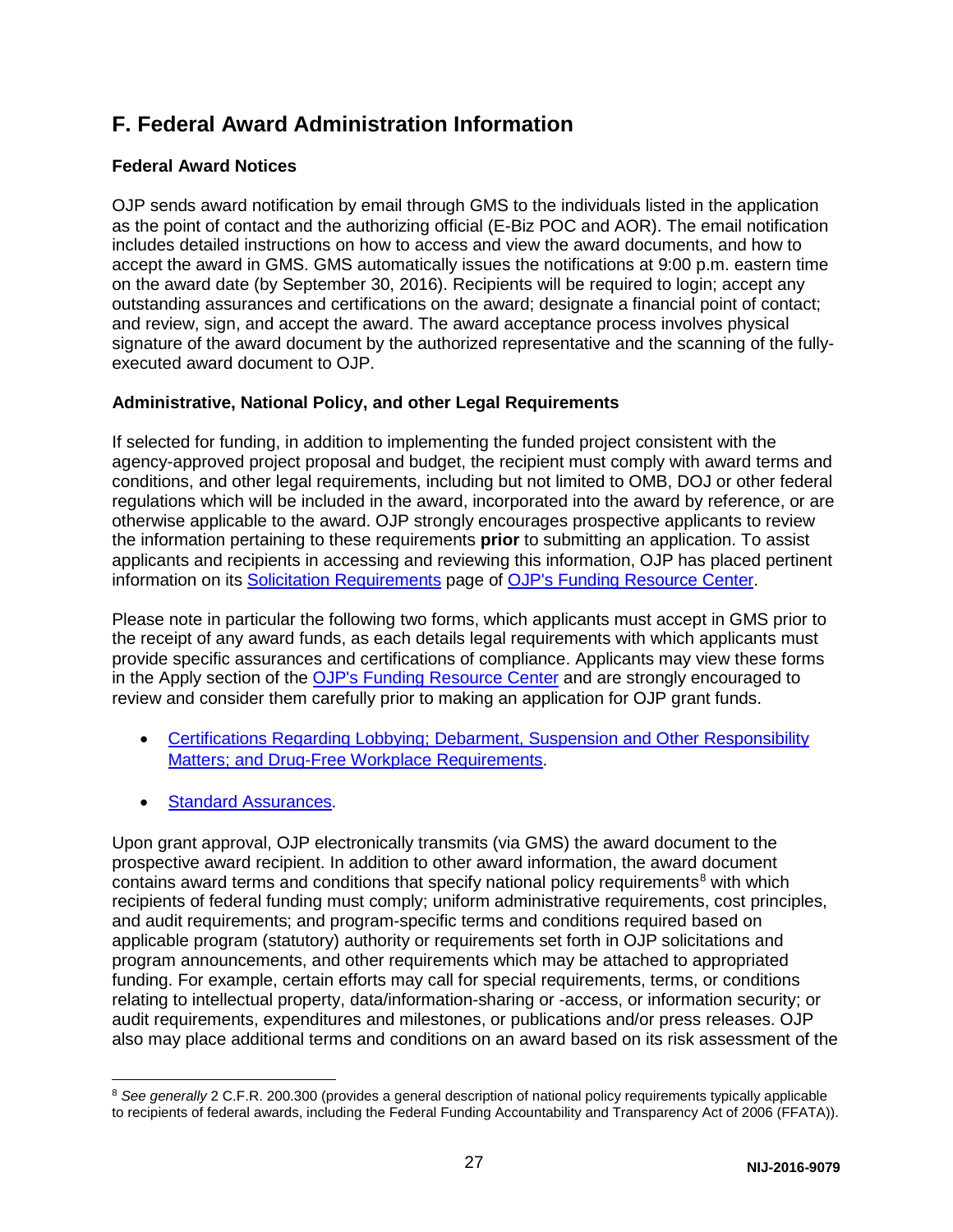applicant, or for other reasons it determines necessary to fulfill the goals and objectives of the program.

Prospective applicants may access and review the text of mandatory conditions OJP includes in all OJP awards, as well as the text of certain other conditions, such as administrative conditions, via [Mandatory Award Terms and Conditions](http://ojp.gov/funding/Explore/SolicitationRequirements/MandatoryTermsConditions.htm) page of [OJP's Funding Resource Center.](http://ojp.gov/funding/index.htm)

As stated above, NIJ anticipates that it will make any award from this solicitation in the form of a cooperative agreement. Cooperative agreement awards include standard "federal involvement" conditions that describe the general allocation of responsibility for execution of the funded program. Generally stated, under cooperative agreement awards, responsibility for the day-today conduct of the funded project rests with the recipient in implementing the funded and approved proposal and budget, and the award terms and conditions. Responsibility for oversight and redirection of the project, if necessary, rests with NIJ.

In addition to any "federal involvement" condition(s), OJP cooperative agreement awards include a special condition specifying certain reporting requirements required in connection with conferences, meetings, retreats, seminars, symposium, training activities, or similar events funded under the award, consistent with OJP policy and guidance on conference approval, planning, and reporting.

#### <span id="page-28-0"></span>**General Information about Post-Federal Award Reporting Requirements**

Recipients must submit quarterly financial reports, semi-annual progress reports, final financial and progress reports, and, if applicable, an annual audit report in accordance with the Part 200 Uniform Requirements*.* Future awards and fund drawdowns may be withheld if reports are delinquent.

Special Reporting requirements may be required by OJP depending on the statutory, legislative or administrative obligations of the recipient or the program.

## <span id="page-28-1"></span>**G. Federal Awarding Agency Contact(s)**

For Federal Awarding Agency Contact(s), see title page.

For contact information for Grants.gov, see title page.

## <span id="page-28-2"></span>**H. Other Information**

#### <span id="page-28-3"></span>**Provide Feedback to OJP**

To assist OJP in improving its application and award processes, we encourage applicants to provide feedback on this solicitation, the application submission process, and/or the application review/peer review process. Provide feedback to [OJPSolicitationFeedback@usdoj.gov.](mailto:OJPSolicitationFeedback@usdoj.gov)

**IMPORTANT:** This email is for feedback and suggestions only. Replies are **not** sent from this mailbox. If you have specific questions on any program or technical aspect of the solicitation, **you must** directly contact the appropriate number or email listed on the front of this solicitation document. These contacts are provided to help ensure that you can directly reach an individual who can address your specific questions in a timely manner.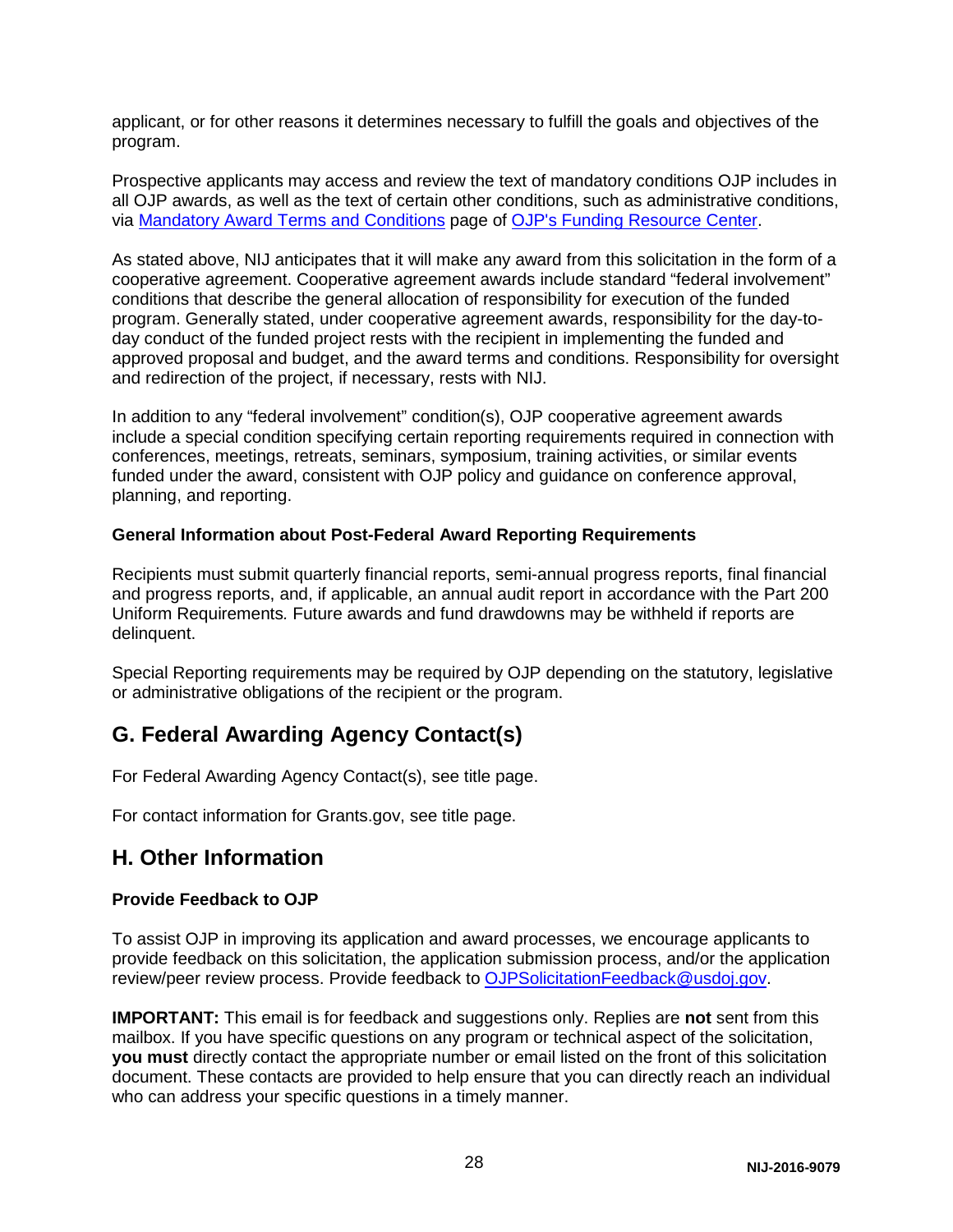If you are interested in being a reviewer for other OJP grant applications, please email your résumé to <u>oippeerreview@lmsolas.com</u>. The OJP Solicitation Feedback email account will not forward your résumé. **Note:** Neither you nor anyone else from your organization can be a peer reviewer in a competition in which you or your organization have submitted an application.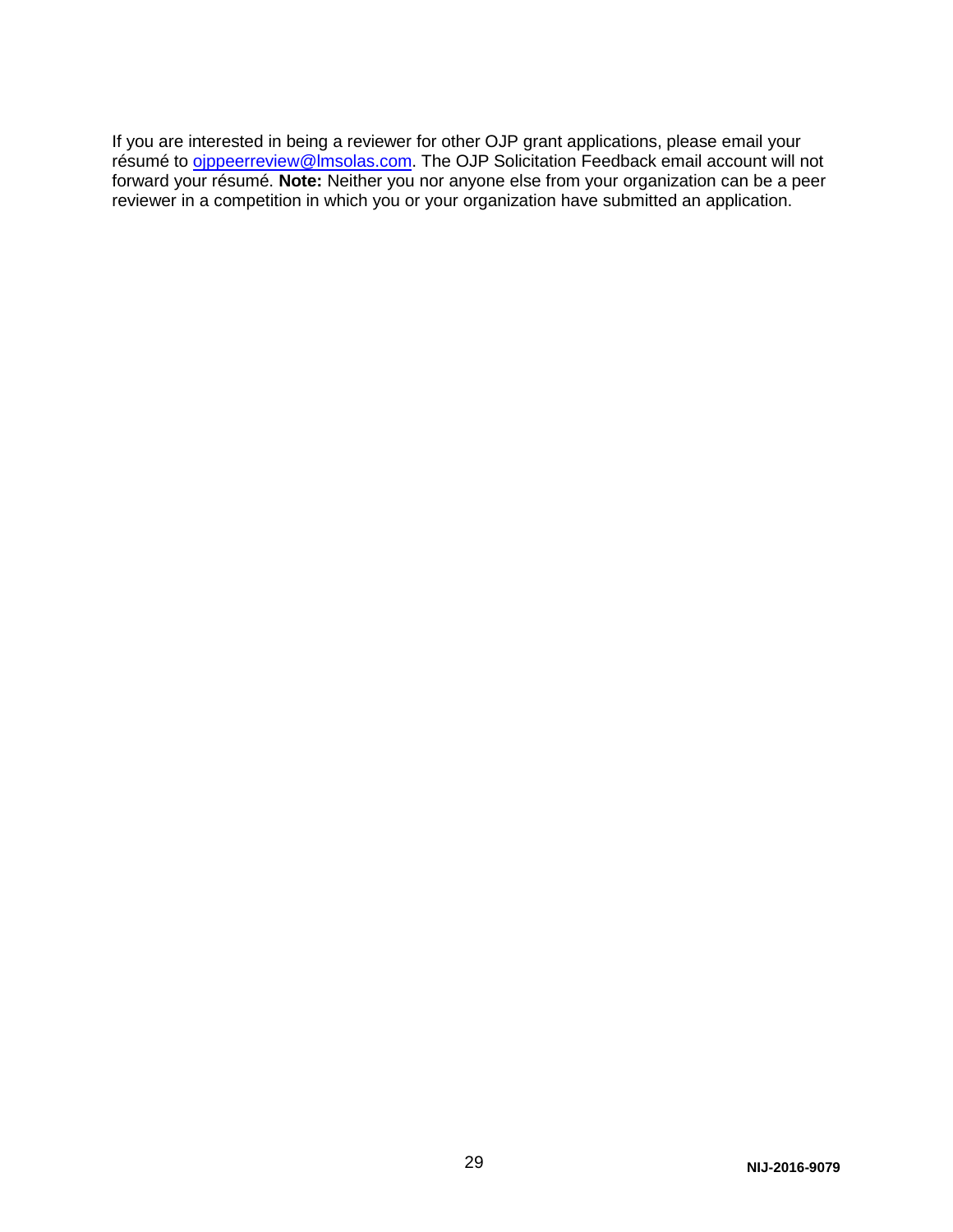## **Application Checklist**

## **National Missing and Unidentified Persons System**

<span id="page-30-0"></span>This application checklist has been created to assist in developing an application.

#### **What an Applicant Should Do**:

|                              | Prior to Registering in Grants.gov:                                            |               |
|------------------------------|--------------------------------------------------------------------------------|---------------|
|                              | Acquire a DUNS Number                                                          | (see page 22) |
|                              | Acquire or renew registration with SAM                                         | (see page 22) |
| To Register with Grants.gov. |                                                                                |               |
|                              | Acquire AOR and Grants.gov username/password                                   | (see page 23) |
|                              | Acquire AOR confirmation from the E-Biz POC                                    | (see page 23) |
| To Find Funding Opportunity: |                                                                                |               |
|                              | Search for the Funding Opportunity on Grants.gov (see page 23)                 |               |
|                              | Download Funding Opportunity and Application Package                           |               |
|                              | Sign up for Grants.gov email notifications (optional) (see page 21)            |               |
|                              | Read Important Notice: Applying for Grants in Grants.gov                       |               |
|                              | Read OJP policy and guidance on conference approval, planning, and reporting   |               |
|                              | available at oip.gov/financialguide/DOJ/PostawardRequirements/chapter3.10a.htm |               |
| (see page 11)                |                                                                                |               |
|                              | After Application Submission, Receive Grants.gov Email Notifications That:     |               |
|                              | (1) application has been received,                                             |               |
|                              | (2) application has either been successfully validated or rejected with errors |               |
|                              |                                                                                |               |

- (see page 23)
- *If No Grants.gov Receipt, and Validation or Error Notifications are Received:*
- **\_\_\_\_\_** Please refer to the section: Experiencing Unforeseen Grants.gov Technical Issues (see page 24)

#### **General Requirements**:

**EXECT** Review the **[Solicitation Requirements](http://ojp.gov/funding/Explore/SolicitationRequirements/index.htm)** in OJP's Funding Resource Center.

#### **Scope Requirement**:

The federal amount requested is within the allowable limit(s) of \$5,000,000 for a 12month project period.

#### **Eligibility Requirement**:

#### **What an Application Should Include**:

| Application for Federal Assistance (SF-424)   | (see page 12) |
|-----------------------------------------------|---------------|
| Intergovernmental Review                      | (see page 12) |
| <b>Project Abstract</b>                       | (see page 13) |
| <b>Program Narrative</b>                      | (see page 13) |
| <b>Budget Detail Worksheet</b>                | (see page 16) |
| <b>Budget Narrative</b>                       | (see page 16) |
| Indirect Cost Rate Agreement (if applicable)  | (see page 17) |
| Tribal Authorizing Resolution (if applicable) | (see page 17) |
| Applicant Disclosure of High-Risk Status      | (see page 17) |
|                                               |               |